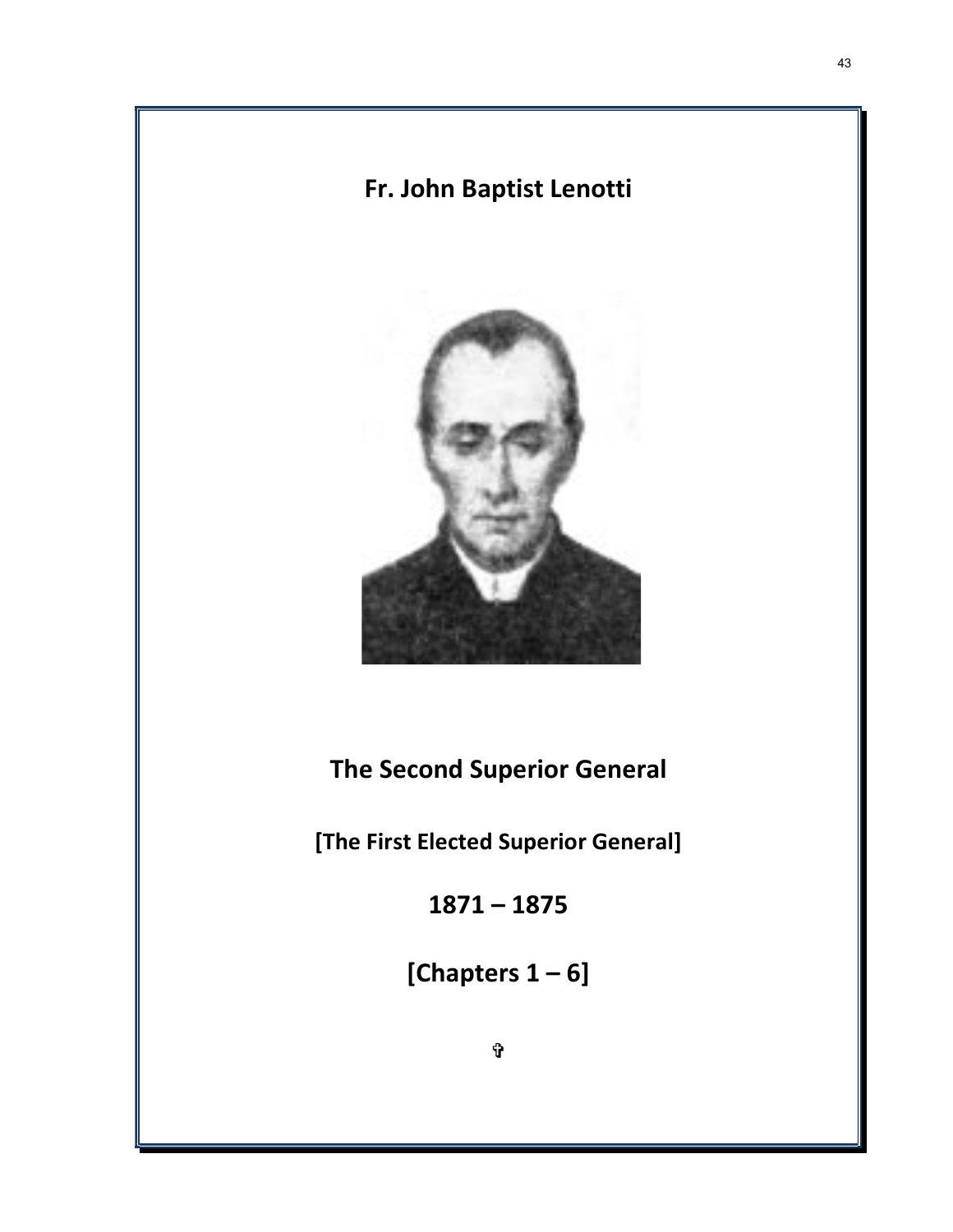# Table of Contents

| B.1  | <b>Biography</b>                                                                            |                                                                                                                     | 45 |  |
|------|---------------------------------------------------------------------------------------------|---------------------------------------------------------------------------------------------------------------------|----|--|
|      | <b>Schematic Outline</b>                                                                    |                                                                                                                     |    |  |
|      | <b>Biographical Notes</b>                                                                   |                                                                                                                     |    |  |
|      |                                                                                             | A Compendium of Fr. Lenotti's Life and the Early Times<br>of the Stigmatine Congregation                            | 48 |  |
|      |                                                                                             | His Conferences on the "End" of the Congregation to the Novices                                                     | 67 |  |
| B.2] | The Central Ecclesial Service in the Founder's Plan [continuation]                          |                                                                                                                     |    |  |
|      | [A Long Discussion with the Community, started on<br>Fr. Marani's term as Superior General] |                                                                                                                     |    |  |
|      | $[1]$                                                                                       | The General Chapters during Fr. Lenotti's term<br>as Superior General [Chapters $1 - 6$ ]                           | 71 |  |
|      | $[2]$                                                                                       | A Proposal [dated Feb. 25, 1874] to the 5 <sup>th</sup> General Chapter<br>on the part of the House of the Stimmate | 71 |  |
|      | $[3]$                                                                                       | The response from the 5 <sup>th</sup> General Chapter                                                               | 72 |  |
|      | [Note: this matter will continue chronologically throughout this Part I]                    |                                                                                                                     |    |  |

† †††

†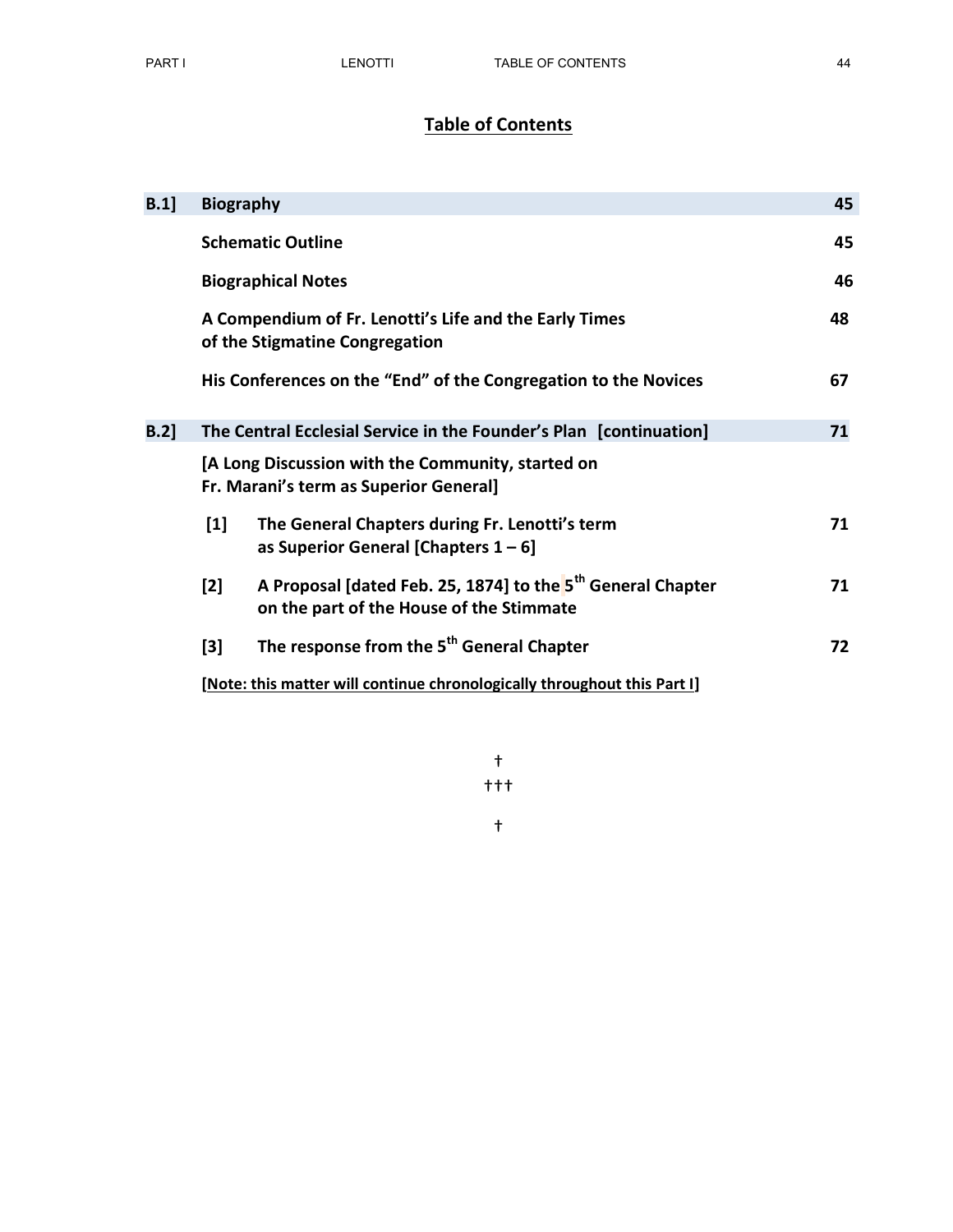## Schematic Outline of His Life $1$



GIOVANNI BATTISTA LENOTTI (priest)

| <b>BORN:</b> | Verona – Sep. 5, 1817            |
|--------------|----------------------------------|
|              | <b>ORDAINED: Mar. 12, 1842</b>   |
| ENTERED:     | Stimmate – Apr. 22, 1834         |
| DIED:        | Verona (Stimmate) - Sep. 5, 1875 |
| AGE:         | 58                               |

 After his priestly ordination, he was affected by a serious illness and suffered for one year. He then seriously applied himself to the sacred ministries under the guidance of Fr. Gaspar, who loved him tenderly.

He was appointed master of novices for many years, and subsequently formator of the professsed. After the death of Fr. Marani, he succeeded him in the governance of the Congregation as Superior General.

He always showed the qualities of a good religious, for his zeal in keeping the rules, for his excellent piety and love of neighbour. He strenuously worked for the good of the Congregation. After solving the lawsuit with the Royal State Property, he completed the building of S. Maria del Giglio, purchased the property of the house of Trento and began the negotiations in order to open foreign missions. He also completed the agreement for the foundation of the house of Parma.

+++++

-

 $<sup>1</sup>$  Source: Confrades.com – by Fr. Silvano Zanella, CSS.</sup>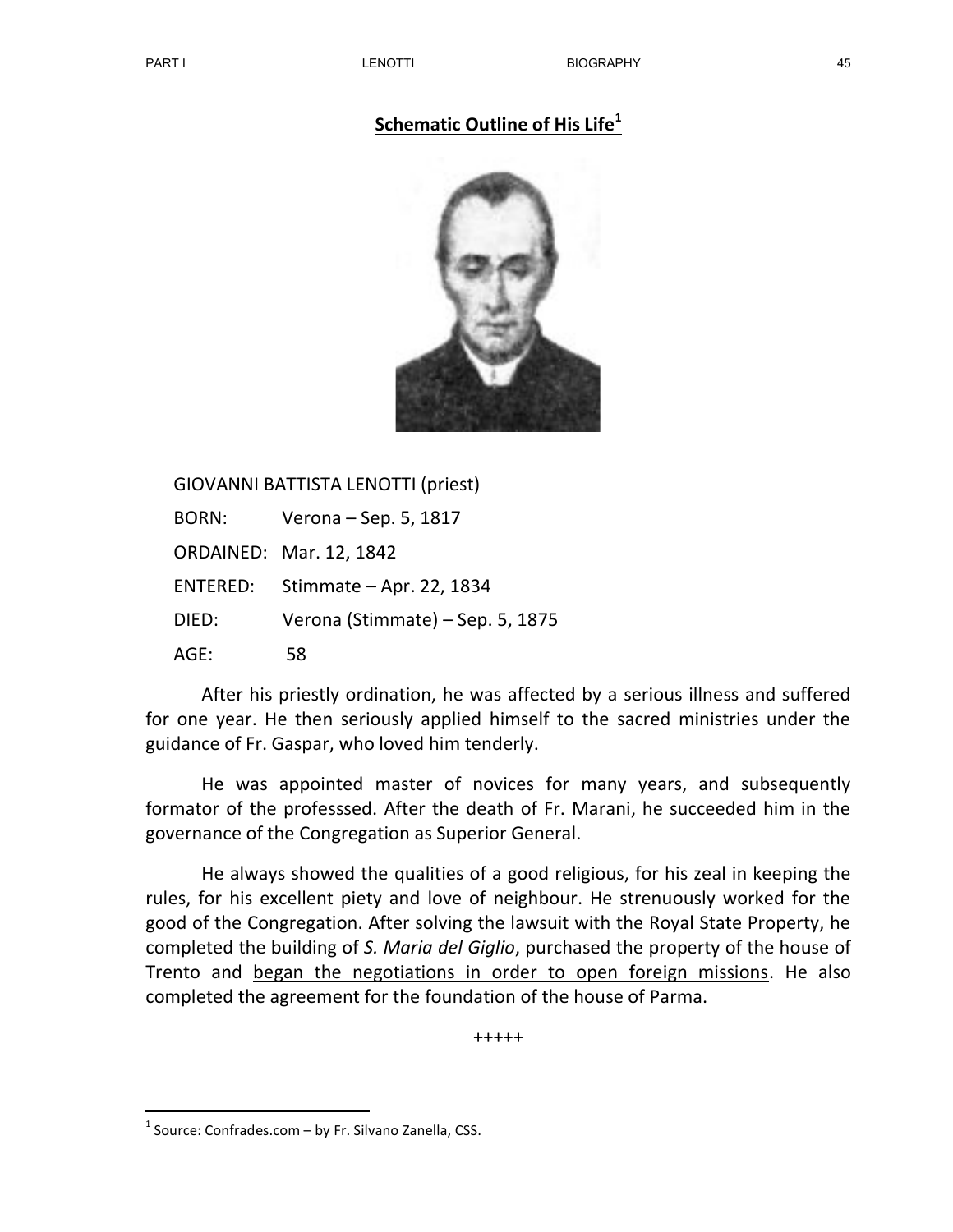### Biographical Notes:

# From the *Breve Cronaca*<sup>2</sup>:

43. In the meantime, on April 20, 1834 there entered the young man, John Baptist Lenotti, who was almost 17 years of age. He had been a former student at the Stimmate: and on May  $8<sup>th</sup>$ , he had been vested by the Episcopal Vicar, Monsignor Louis Castori. On July  $24<sup>th</sup>$  of that same year, there came to join them as well the young lad, Louis Ferrari, who was not yet 14 years, a genuine 'little dove', as Fr. Gramego called him in his House Chronicle: he, too, would be vested in the clerical garb on the  $18<sup>th</sup>$  of January of the following year. St. Gaspar himself took great care in the formation of these two tender sons of his, as he had with the earlier two. And having by now almost completed the Library, and in the time that remained over and above all this, he would have them read some work which would serve them to complete the studies they were following in School. He had them read and re-read Sacred Scripture with the commentaries of various authors, such as Petavius' Dogma, Baronius' Annals, St. Alphonsus; Moral and his Apostolic Man, the Decree of Gratianus, and the Decretals and the Canonical Institutions of Devoti. He assigned other particular studies of Gregorian Chant, Liturgy, Sacred Eloquence, or of other matters in conformity with the harmony of each one.

# From the Early Biographies<sup>3</sup>:

By this time<sup>4</sup>, the Superior General was Fr. John Baptist Lenotti, who was an heir of the genuine spirit of Fr. Bertoni, by whom he had been trained. He completed the negotiations begun by Fr. Marani, to have a House of our own, in the vicinity of the city of Trent. Shortly afterwards, he recalled the students to Verona, and lodged them in St. Teresa's Convent. Fr. Lenotti died in the odor of sanctity in the year 1875.

(…)

-

The religious family was not to be lacking its young seminarians. The first ones to enter were graduates of Fr. Bertoni's little school. Charles Fedelini, Louis Biadego, John Baptist Lenotti and Louis Ferrari are to be mentioned here. As they represented the future hopes of Fr. Bertoni, he instructed

<sup>&</sup>lt;sup>2</sup> Breve Cronaca [A Brief Chronicle] – by Fr. Joseph Fiorio, Stigmatine [1876 - † 1958]. English translation by Fr. Joseph Henchey, CSS [2005].

 $3$  Biographies of the Early Stigmatine Community, by Fr. Ferdinand Colombari. English translation by Fr. Joseph Henchey, CSS [2006]. English translation by Fr. Joseph Henchey, CSS [2005].

 $4$  As for a previous paragraph, this refers to the year 1971.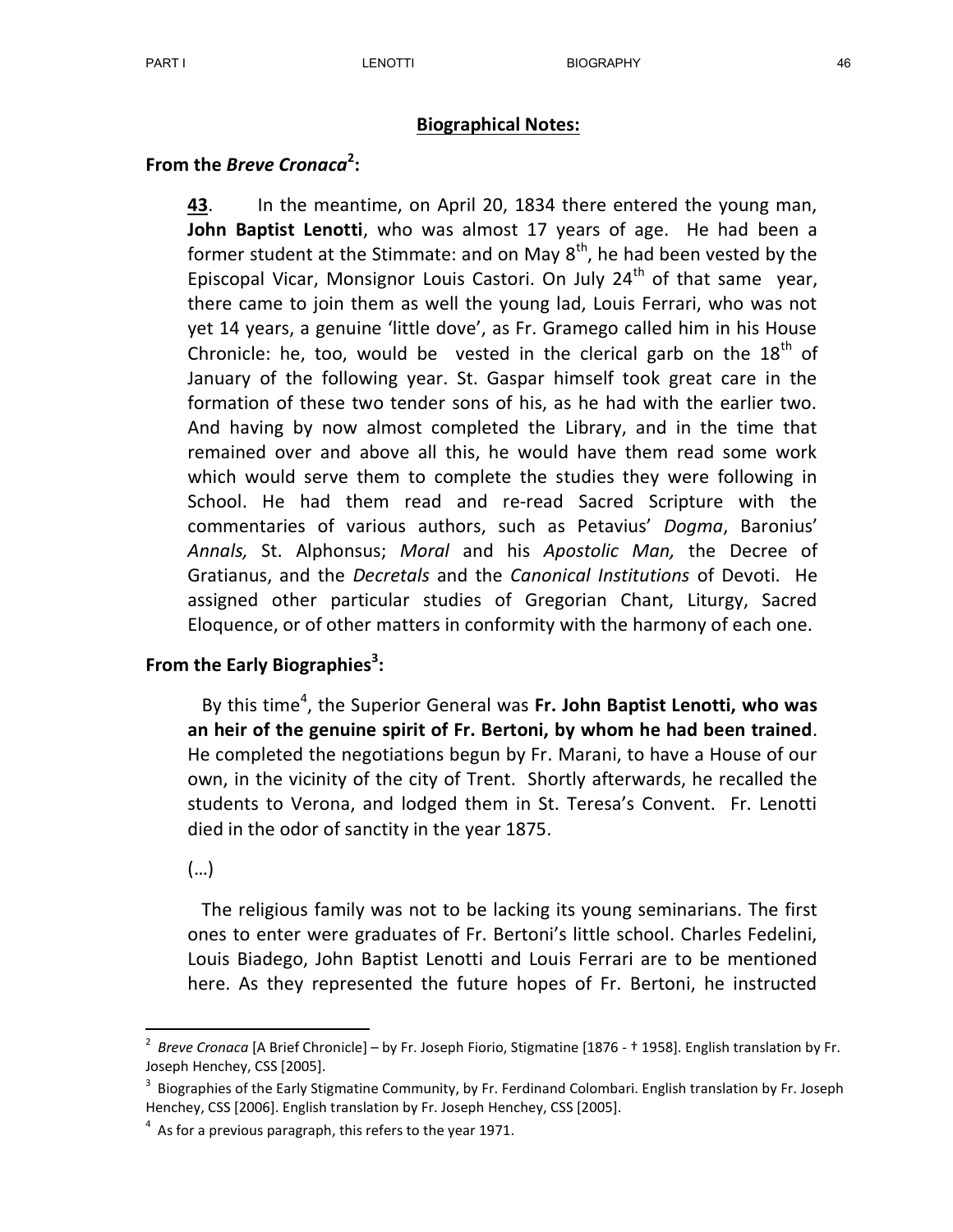them with all his love, striving to imbue them with the true ecclesiastical and religious spirit. For the classes in philosophy and theology, he sent them to the Diocesan Seminary, and then assisted and guided them at home, perfecting and developing the instruction they received in their classes. How helpful he was to them was soon noted by their teachers and fellow students, as they always were in the upper brackets of the class. It was his will that they should not neglect any of the ecclesiastical studies, but that they should be well instructed in all of them. He did, however, assign them particular branches of study, that they might become more proficient in them, according to the varying attitudes of each one.

(…)

When Don Ferrari and Don Lenotti began their theological studies, there were additional assignments to the exegesis that they studied at the Seminary. They had to read sacred Scripture and give their explanations of the passages read to Fr. Bertoni. In the early times, it was just the text itself, but later, they also were expected to know the views of the various commentators.

 For the study of the sacred canons, they used Devoti's Commentary at home. For outside reading in theology, they studied Antoine, Petavius and St. Alphonsus Liguori. Fr. Bertoni wanted his students well versed in letters, but even more so in all the sacred sciences, because to him, knowledge is the secret weapon of the Priest.

> † †††

> > †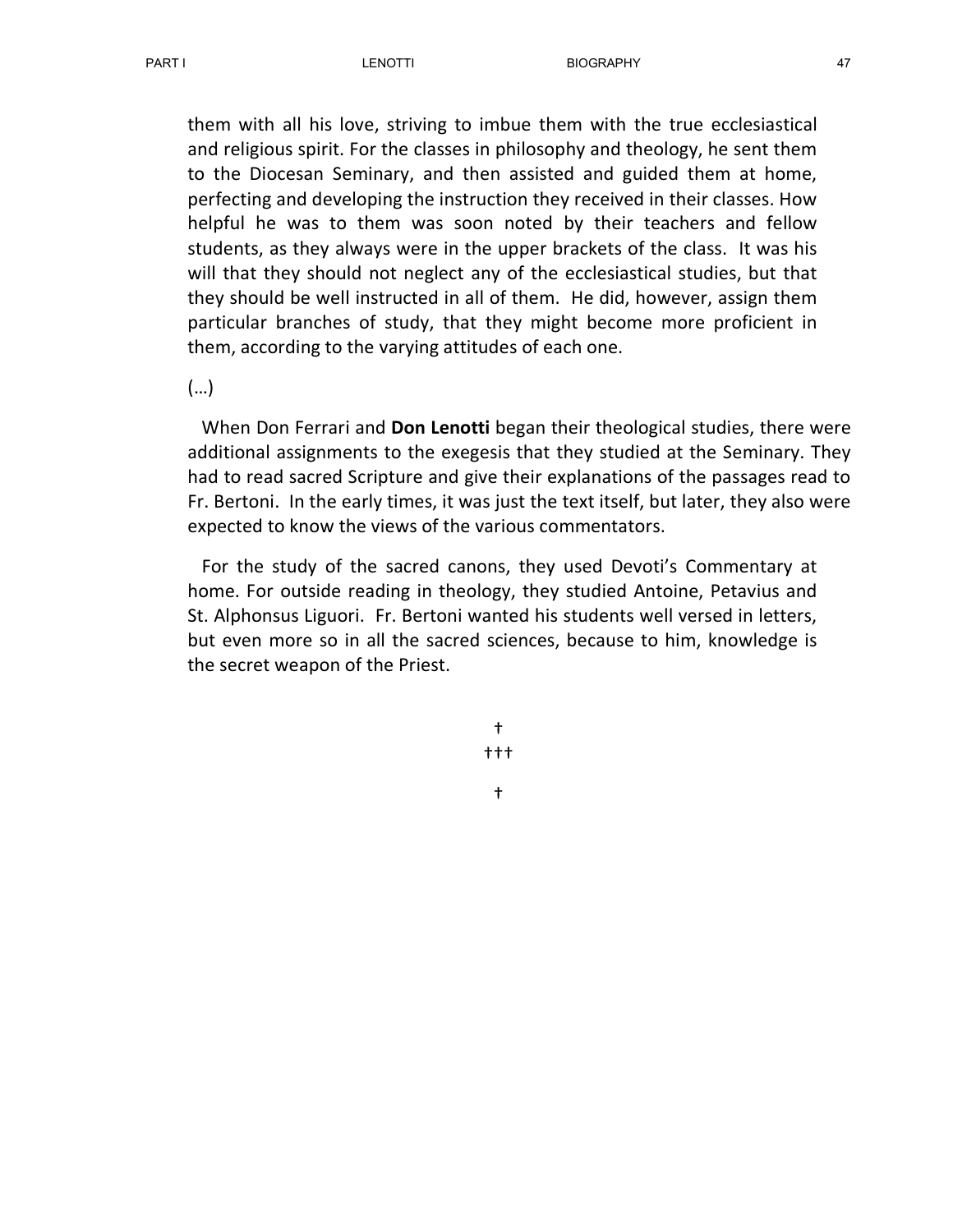-

## A Compendium of Fr. Lenotti's Life and the Early Times of the Stigmatine Congregation<sup>5</sup>:

## 1817

Sep. 05: John Baptist Mary Lenotti was born about 2:30 p.m., the son of Anthony. He was baptized this same day in St. Luke's Parish.

#### 1831

Feb. 26: John Lenotti, age 14, and his brother, Joseph, age 12, were enrolled as members of the Marian Oratory at the Stimmate.

#### 1834

- Apr. 20: Feast of the Patronage of St. Joseph young John Lenotti asked his Mother's permission to enter the Congregation at the Stimmate, where he had been going to school – his Father was already dead at this time.
- Apr. 22: John Lenotti entered the Congregation on this date, arriving at the Stimmate at 7:30 a.m.. The House Chronicle notes that he was a timid rabbit! Fr. Zara noted years later in the Chronicle, on September 5, 1875 – the day of Fr. Lenotti's death as Superior General, that the timid rabbit had become a giant.
- Sep. 20: Charles Fedelini was ordained this Ember Saturday<sup>6</sup> by Bishop Grasser. John Lenotti was tonsured and received the first two Minor Orders.

#### 1835

Jan. 18: It was the 2nd Sunday after the Epiphany. Monsignor Castori [the Vicar of Bishop Grasser of Verona – who had a sister a Carmelite Nun, who was once stationed at St. Teresa's Convent] came to the Stimmate to vest a young student by the name of Louis Ferrari, who was only 14 and one half years old. The Monsignor stated that he had wished he could vest 50 young Stigmatines! He had already vested John Lenotti on May 8, 1834 – and young Ferrari was the second, and last, Stigmatine that he vested.

<sup>5</sup> Source: A Stigmatine Calendar – compilation and English translation by Fr. Joseph Henchey, CSS [1967].

 $^6$  Ember days (corruption from Latin Quatuor Tempora, four times) are the days at the beginning of the seasons ordered by the Church as days of fast and abstinence. They were definitely arranged and prescribed for the entire Church by Pope Gregory VII (1073-1085) for the Wednesday, Friday and Saturday of the same week, in conjunction with the four seasons of the year. The Fall Tempora (in the North hemisphere) occurs after September  $14^{th}$  (Exaltation of the Holy Cross); on Winter, after December  $13^{th}$  (St. Lucy); on Spring, after Ash Wednesday; and, on Summer, after Whitsunday (Pentecost Sunday).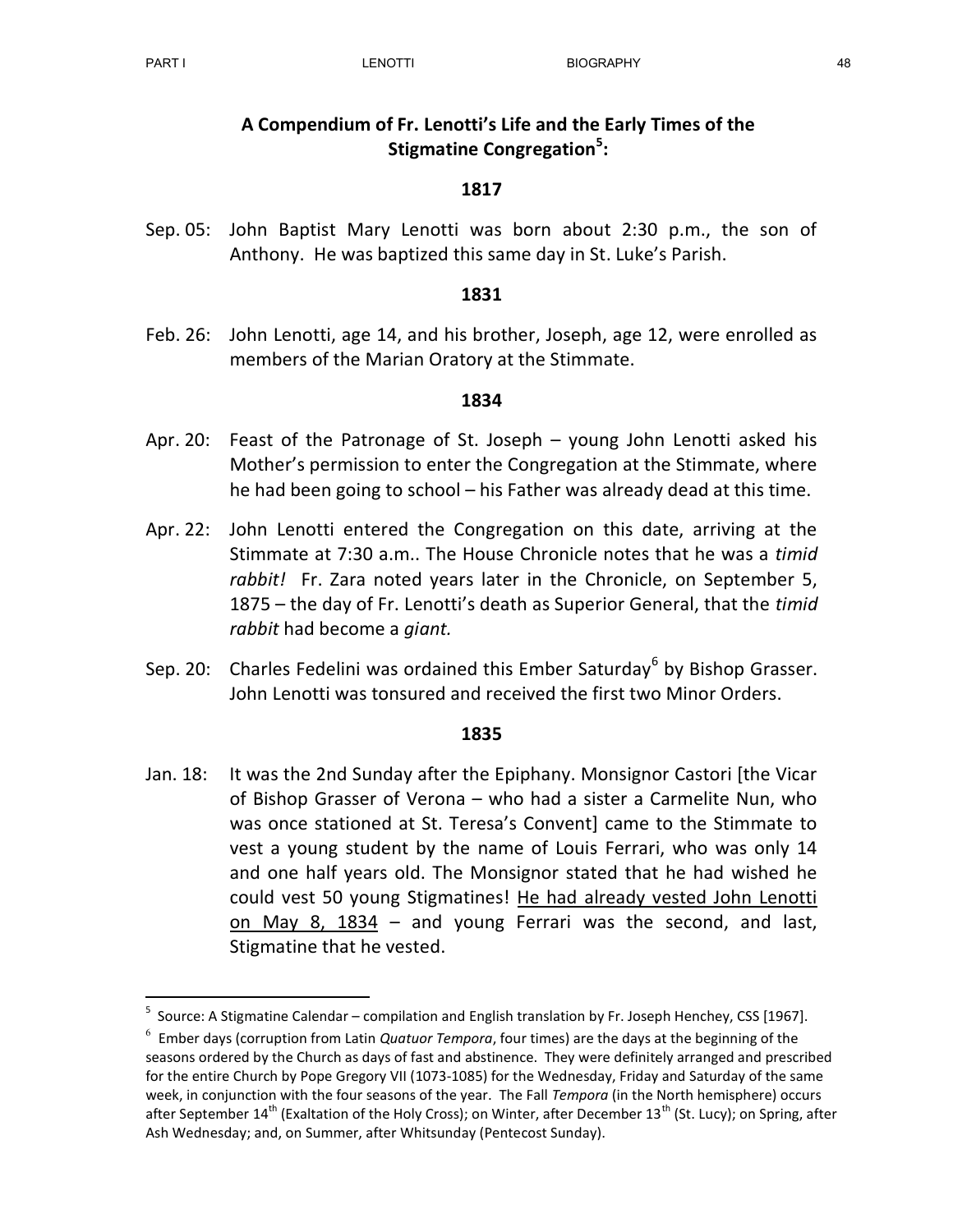May 02: Marietta Lenotti, sister of John Baptist, died today.

## 1841

- Sep. 17: Fr. Anthony Rosmini preached the Annual Retreat at the Diocesan Seminary of Verona – John Lenotti made this Retreat in preparation for his Ordination to the Sub-Diaconate. He left a number of resolutions in his Spiritual Diary that have come down to us – he resolved to ask permission to help the Brothers once a week as a Priest in the kitchen. [During his administration as Superior General, he did this himself occasionally and also recommended all Priests to do the same]. He also resolved to be devoted to Joseph and Mary, under the title of the Sorrowful Mother.
- Sep. 18: John Lenotti was ordained a Sub Deacon.
- Dec. 18: Ember Saturday<sup>7</sup> in Bishop Mutti's residence chapel, John Lenotti was ordained a Deacon.

### 1842

- Feb. 06: Laetare Sunday at 2:00 a.m., the young student, Louis Ferrari, died. He was much admired by his friend, John Lenotti, who would be ordained within the week. Young Ferrari had been with the Congregation eight years.
- Mar. 12: Sitientes<sup>8</sup> Saturday John Lenotti was ordained a Priest by Bishop Mutti in his Residence Chapel.
- Mar. 13: Passion Sunday: Fr. John Baptist Lenotti, newly ordained, celebrated his First Mass at the Stimmate. It was attended by his family, friends and a good number of the students staying at the Stimmate. Fr. Bertoni's name did not appear in the Mass Book this day – nor did it ever again. He would not see any other First Mass of a member of the Congregation in his life-time.

-

<sup>7</sup> Ember days (corruption from Latin Quatuor Tempora, four times) are the days at the beginning of the seasons ordered by the Church as days of fast and abstinence. They were definitely arranged and prescribed for the entire Church by Pope Gregory VII (1073-1085) for the Wednesday, Friday and Saturday of the same week, in conjunction with the four seasons of the year. The Fall Tempora (in the North hemisphere) occurs after September  $14<sup>th</sup>$  (Exaltation of the Holy Cross); on Winter, after December  $13<sup>th</sup>$  (St. Lucy); on Spring, after Ash Wednesday; and, on Summer, after Whitsunday (Pentecost Sunday).

<sup>8</sup> Editor's note: the Saturday in the  $4<sup>th</sup>$  week of Lent.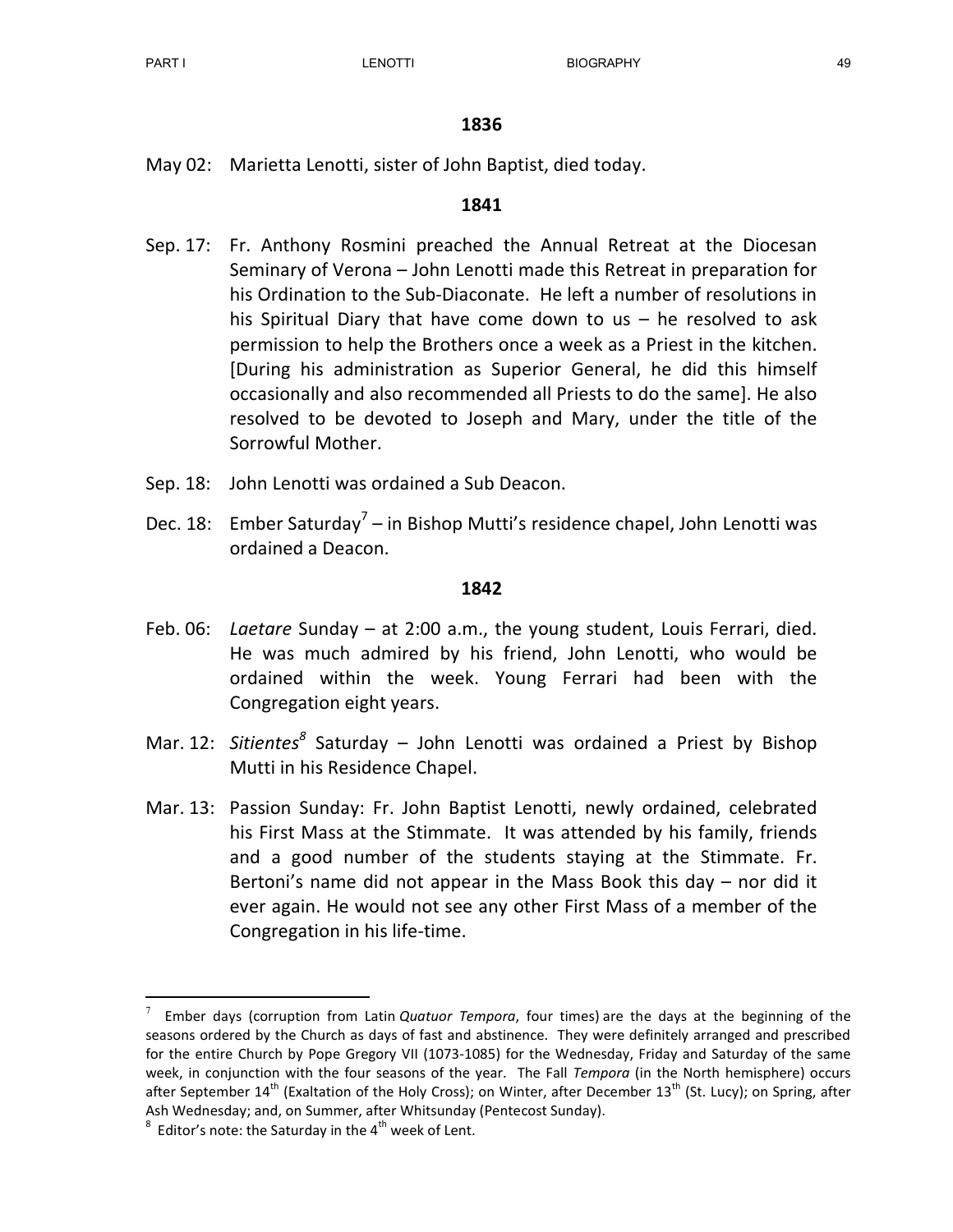- Mar. 14: Fr. John Lenotti celebrated one of his First Masses in the family Parish of St. Luke's.
- Mar. 15: From this day onward, Fr. Lenotti's name appeared regularly in the Mass Book at the Stimmate. He looked poorly at this time and Fr. Bertoni had him consult a doctor.

Nov. 22: The date of the will of one Anthony Lenotti. He divided the family inheritance among the Lenotti brothers and sisters. The oldest of the three sisters, Marietta, was already deceased.

## 1846

- Jun. 08: Fr. Lenotti seemed to have some fear of preaching Fr. Bertoni suggested three simple rules for him: just before going out to preach, remain quiet, without studying; while preaching, try to imagine that it is God Who listens; rest a while after preaching, to regarding your strength and reflect on what you have preached to others. [In these days, sermons were sometimes about 45 minutes long, as a matter of routine – Fr. Bertoni often noted after the title of his text how many minutes it took to deliver his sermons].
- Oct. 30: Fr. Lenotti preached at the Friday Devotions at the Stimmate for the first time. His text was from the Book of Ecclesiasticus 50:9.

## 1847

- Jun. 25: Fr. Lenotti preached on the only true contentment this world can offer is to those who serve God – worldly people have a life-long Mardi Gras, followed by an eternal Lent!
- Aug. 15: Feast of the Assumption Fr. Lenotti delivered a sermon to the members of the **Oratory** – he told the young men that, when they prayed, to imagine that Mary was kneeling along-side of them praying as well; then, their prayer would always be humble and confident.

- Jan. 01: Fr. Lenotti preached at the Stimmate and told the congregation that the Word of God is omnipotent.
- Jan 25: On this date, two Decrees emanated from the Sacred Congregation of Bishops and Regulars, entitled Romani Pontifices and Regulari **Disciplinae.** Years later, in Rules that were presented to the lind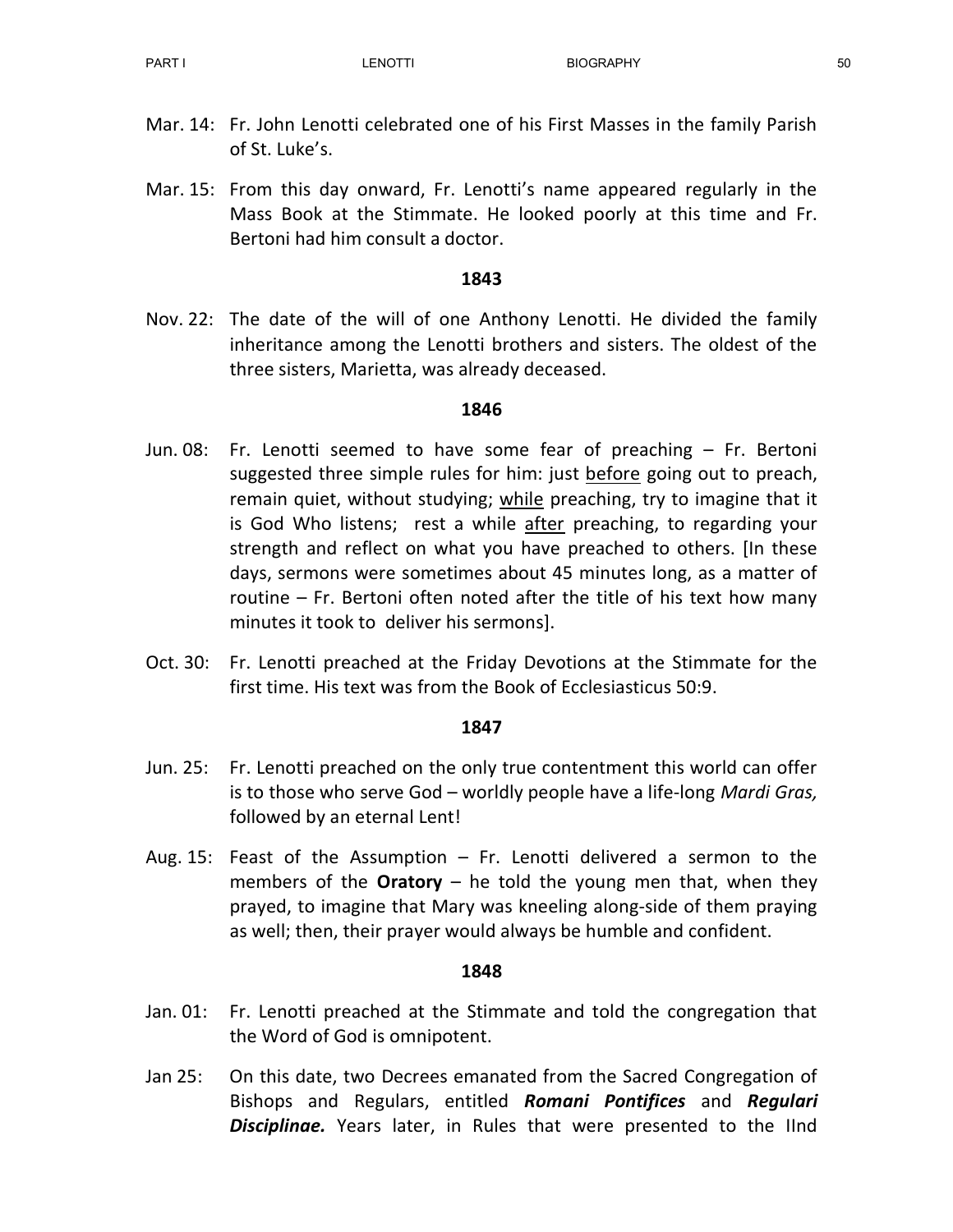General Chapter [September 11, 1871], these two Decrees were prescribed reading for the Superior General.

## 1850

- Mar. 06: Austrian troops came to live in a part of the Stimmate they were to remain there for over four years. During their stay at the Stimmate, they presented a fertile apostolate to Bro. Zanoli, himself an old soldier, who brought a number of the Austrian soldiers back to the Sacraments. Fr. Lenotti would mention this years later, how the Brother had fulfilled the 'End' of the Congregation, through his apostolic conversations.
- Dec. 19: Frs. Lenotti and Fedelini left for a two week Mission at Avio, Trent. It was the first Mission preached by the Fathers of the Congregation in the 'Tyrol.'

### 1851

- Jan. 23: Fr. Lenotti preached on the Feast this year, and said the distinctive characteristic of this marriage was a most singular and special holiness.
- Apr. 04: Fr. Lenotti gave the last of his 200 or more sermons at the Friday devotions at the Stimmate. [There are copies of many of these sermons still retained in the Archives at the Stimmate].

## 1853

Jun. 24: Fr. Lenotti resumed his regular Friday preaching assignment at the Stimmate – he was also made the Chronicler of the Congregation, which task he faithfully fulfilled [the source of much of the material for this **Stigmatine Calendar**] until shortly before his Election as Superior General [July 1871].

#### 1855

- Apr. 04: John Lenotti received the last two Minor Orders, Exorcist and Acolyte, on this *Sitientes<sup>9</sup>* Saturday.
- Apr. 17: Frs. Marani and Lenotti preached a three day retreat for young boys at Lugagnano, in preparation for the Formal erection of an Oratory there.

-

<sup>9</sup> i.b.: Editor's note: the Saturday in the  $4^{\text{th}}$  week of Lent.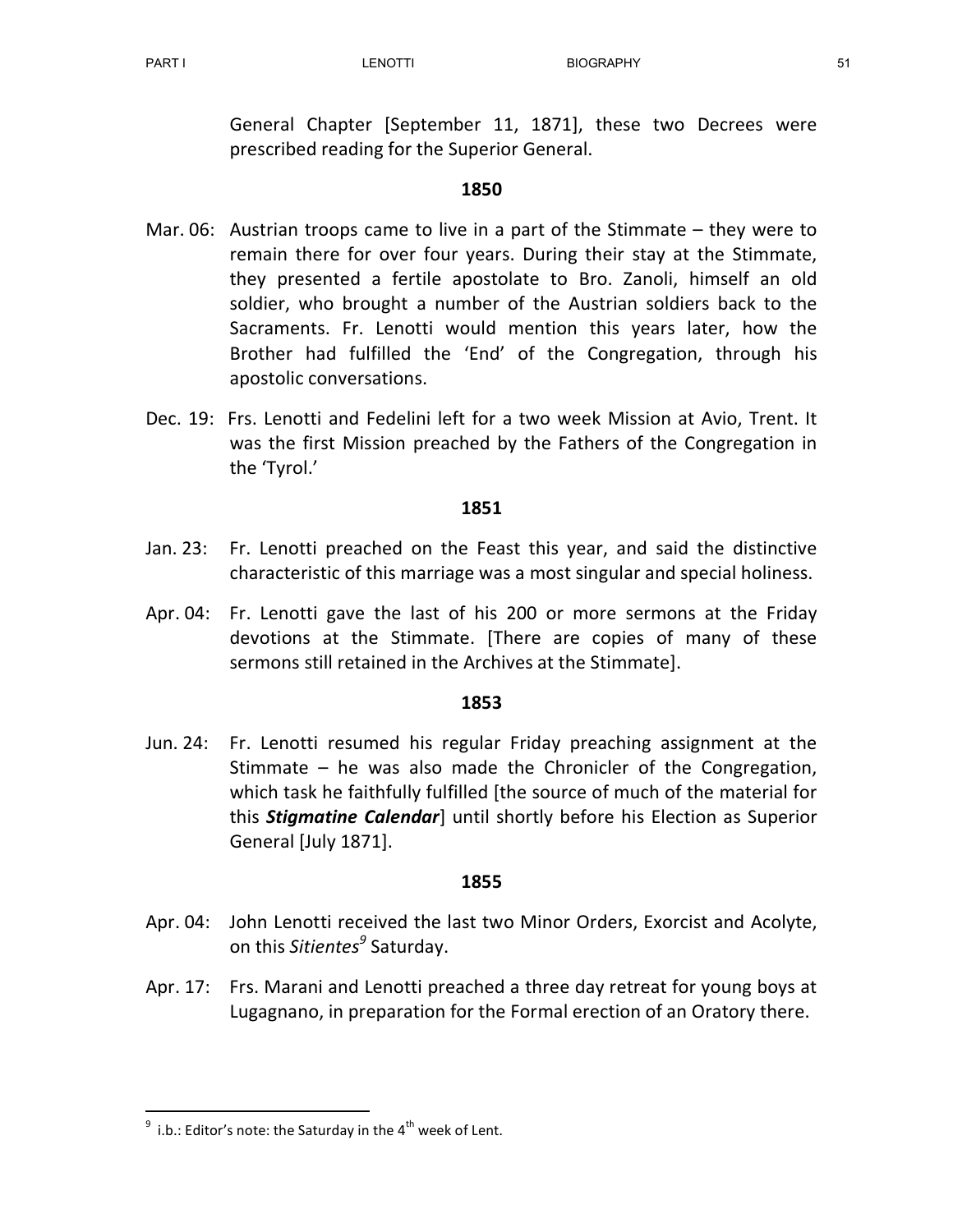Jul. 30: Frs. Lenotti and DaPrato returned from Peschiera where they had been assisting the cholera victims. The  $1<sup>st</sup>$  anniversary of Fr. Bertoni's body being returned to the Stimmate was noted.

## 1856

Apr. 14: Fr. Mark Bassi entered the Congregation – Fr. Lenotti noted in the House Chronicle that his name reminded the older Fathers of Fr Bertoni's frequent saying in the Veronese dialect: **Bassi, bassi...!** 

- Jan. 23: Fr. Lenotti wrote in the Chronicle this day that the Feast was celebrated with more solemnity than usual. Bishop Riccabona came at 7:00 a.m. for Mass, and there were then 40 Masses celebrated. In the evening, Monsignor Marchi gave Benediction vested in a new cope – 'the new organ sounded beautiful!'
- Feb. 28: The Trinità became the Novitiate for the first time. There were 13 Novices, 7 Students, and 4 Brothers. Fr. Lenotti was Novice Master – and Bro. Zanoli carried on his customary number of tasks!
- Aug. 12: The departing Missionaries concluded their Retreat at the Stimmate and were now set for Africa. These men made a deep impression on Fr. Lenotti.
- Sep. 11: Bishop Manfredi of Padua wrote to Fr. Marani to tell him that the work of his Diocese accomplished the previous months in two separate Missions by Frs. Lenotti, Benciolini and Rigoni was much appreciated. He asked Fr. Marani to tell the preachers of his [the Bishop's] undying gratitude.
- Oct. 14: Fr. Lenotti preached a private retreat to four Priests who had come to the Stimmate to make their annual Retreat. One of these Priests was Fr. Vincent Vignola, one of five blood brothers, all of whom were Priests. Later on, Fr. Vincent Vignola entered the Congregation and some time later, he was followed by one of his brothers, Fr. Peter Vignola – who went on [with Fr. Vincent's deciding vote in the Chapter] to be elected the 3<sup>rd</sup> Superior General of the Congregation. He was first elected on September 16, 1875 by the  $6<sup>th</sup>$  General Chapter, and held this post until his very sudden death almost 16 years later, on August 23, 1891.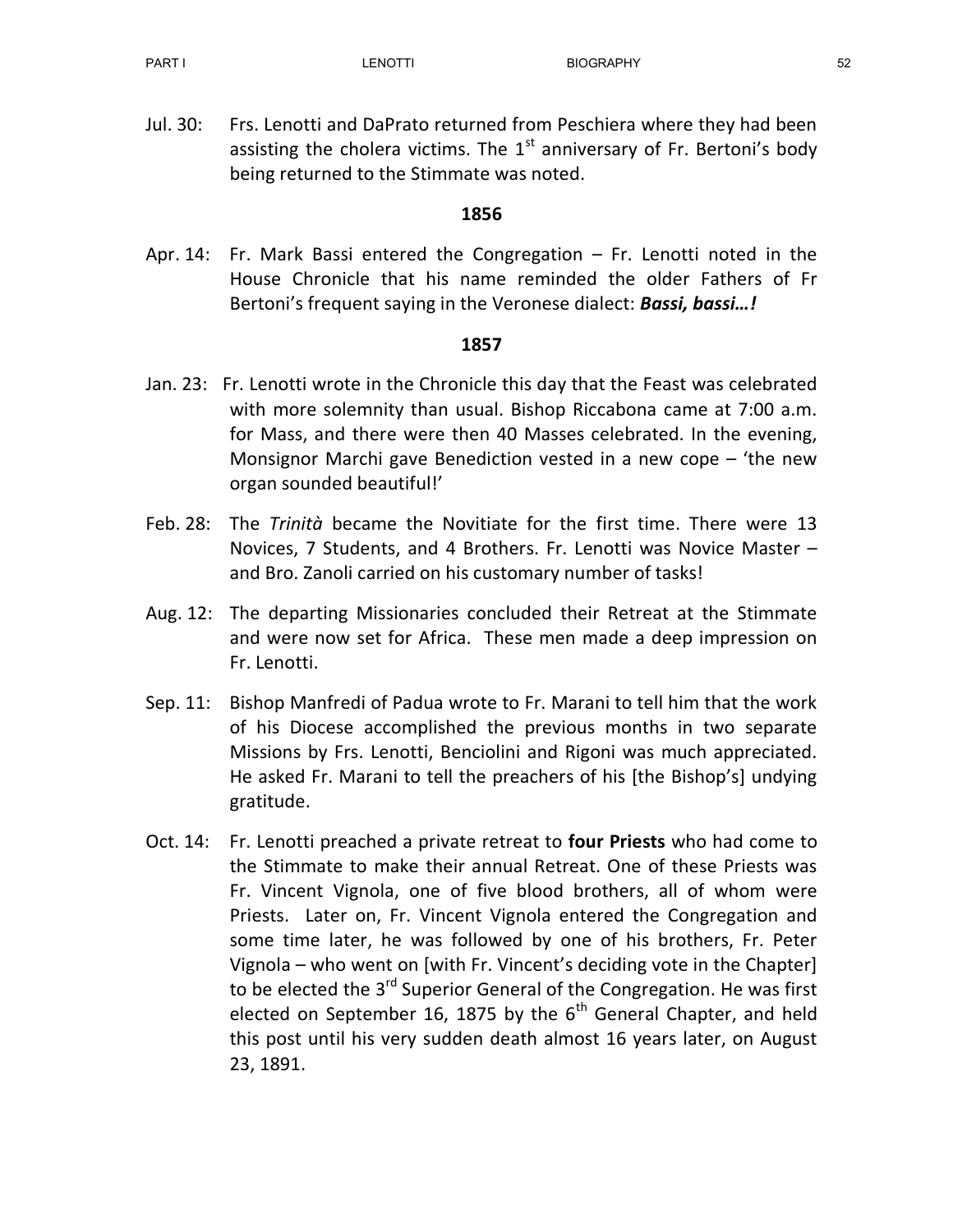- May 02: Fr. Anthony Graziani, rector of the Seminary of Vicenza, wrote to Fr. Marani, Superior General, to thank him for the fine Retreat that Frs. Benciolini and Lenotti had just preached at the Seminary.
- Aug. 09: Frs. Lenotti, Rigoni and Benciolini finished their Mission at the Cathedral in Padua, that was attended by the Bishop and the Canons. The Bishop was most effusive in his thanks and appreciation.
- Sep. 20: The Mission at Avesa ended as Frs. Marani, Rigoni and Lenotti left, they were accompanied by a military band, the ringing of Church bells – and fire crackers!
- Sep. 24: Fr. Finazzi, Pastor of Holy Cross Parish in Padua, wrote to Fr. Marani to thank him for the fine work of Frs. Lenotti, Benciolini and Rigoni, who had preached a Mission in his parish the previous month.
- Nov. 07: Fr. Lenotti, Novice Maser, gave a Domestic Exhortation to the Novices, telling them to pray often for the Congregation, that was suffering so much at that time. Fr. Marani, the Superior General, had been seriously ill; Fr. Brugnoli was dying and Brother Marini had just died at the age of 19.
- Dec. 26: A Fr. Achetti wrote to Fr. Marani to thank him for the wonderful Mission that Frs. Lenotti and Vincent Vignola had preached in his parish of St. Peter's in Cariano. Fr. Achetti wrote that the two Priests proved to be most assiduous and charitable Confessors in handling the long lines that came to them.

#### 1859

Jul. 22: Frs. Lenotti, Rigoni and Vignola returned to the Stimmate after 39 straight days of preaching in the mountains, in little villages preparing for the Bishop's Pastoral Visitation. Some of the places they preached at were: San Rocco di Piegara, Revere di Vole, Tregno, Cogollo, Badia, Selva di Tregno, Mizzele, Pigosse, Castagno, Trezzalano, Moruri, Cancelle and Salina.

#### 1860

Feb. 04: The Bishop of Padua, Bishop Manfredini, wrote to Fr. Marani, Superior General, to thank him for the fine Retreat just preached to the Seminarians there. The Rector of the Seminary, Fr. Lawrence Sartori,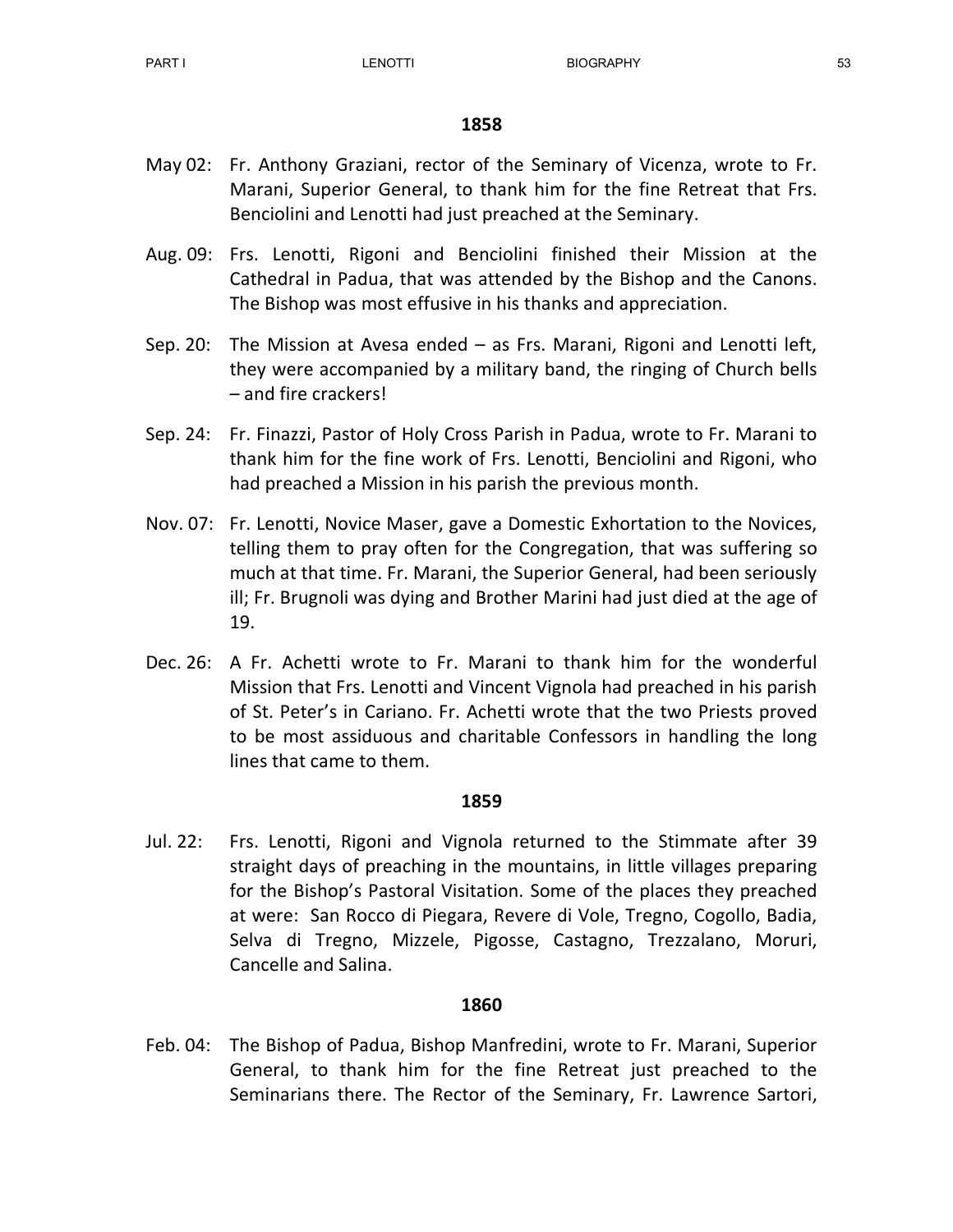wrote in a similar vein. This Retreat had been preached by Frs. Lenotti and Peter Vignola.

- Mar. 05: A Fr. Cajetan Modena, a Camillian, who had assisted in the Confessions at the Retreat for the Seminarians preached in Padua by Frs. Lenotti and Peter Vignola, wrote this day to Fr. Marani. He said that the older Professors at the Seminary had told him that it was the best Retreat they had had there since one that the Jesuits had preached there 20 years earlier.
- Jun. 04: Frs. Lenotti and Benciolini went to Montorio to preach a Mission. When it was over, they traveled through many little villages of Valle di Tregnago for a number of Missions.
- Aug. 25: Frs. Lenotti and Peter Vignola preached the Annual Retreat to the Clergy of the Diocese of Feltre. After this, they then preached to the Clergy of the Diocese of Belluno. Bishop Renier was most exuberant in his praise of the Fathers. Fr. Lenotti expressed the hope that Fr. Sperti's offer to the Congregation to come to Belluno would be accepted. [It was not, however, but the Fathers of the Congregation did serve the Diocese some 50 or more years later, by taking over as the faculty of the Diocesan Seminary. Fr. Fancis Cappello, SJ – a latter-day 'Confessor of Rome', whose Cause of Canonization has progressed, served with them].
- Nov. 29: Frs. Benciolini and Lenotti prepare for the Mission at San Ambrogio. In the ten years that he was Novice Master, Fr. Lenotti preached over 30 Missions – and about the same number of Retreats to Sisters and to the Clergy, as well as many other Retreats to various other groups.

- Mar. 05: Ash Wednesday Frs. Benciolini and Lenotti returned to Galliera [Veneta] to establish a Pious Union to combat Blasphemy, to leave a visible memorial to the Mission they had preached there the previous December. Fr. Marani also went along to hear Confessions.
- Aug. 19: Frs. Lenotti and Benciolini began two separate Retreats for the Clergy of the Diocese of Udine. In these two Retreats, they would preach to over 350 Priests, including Arch-Bishop Trevisanato, Bishop of Udine, who had been named Patriarch of Venice.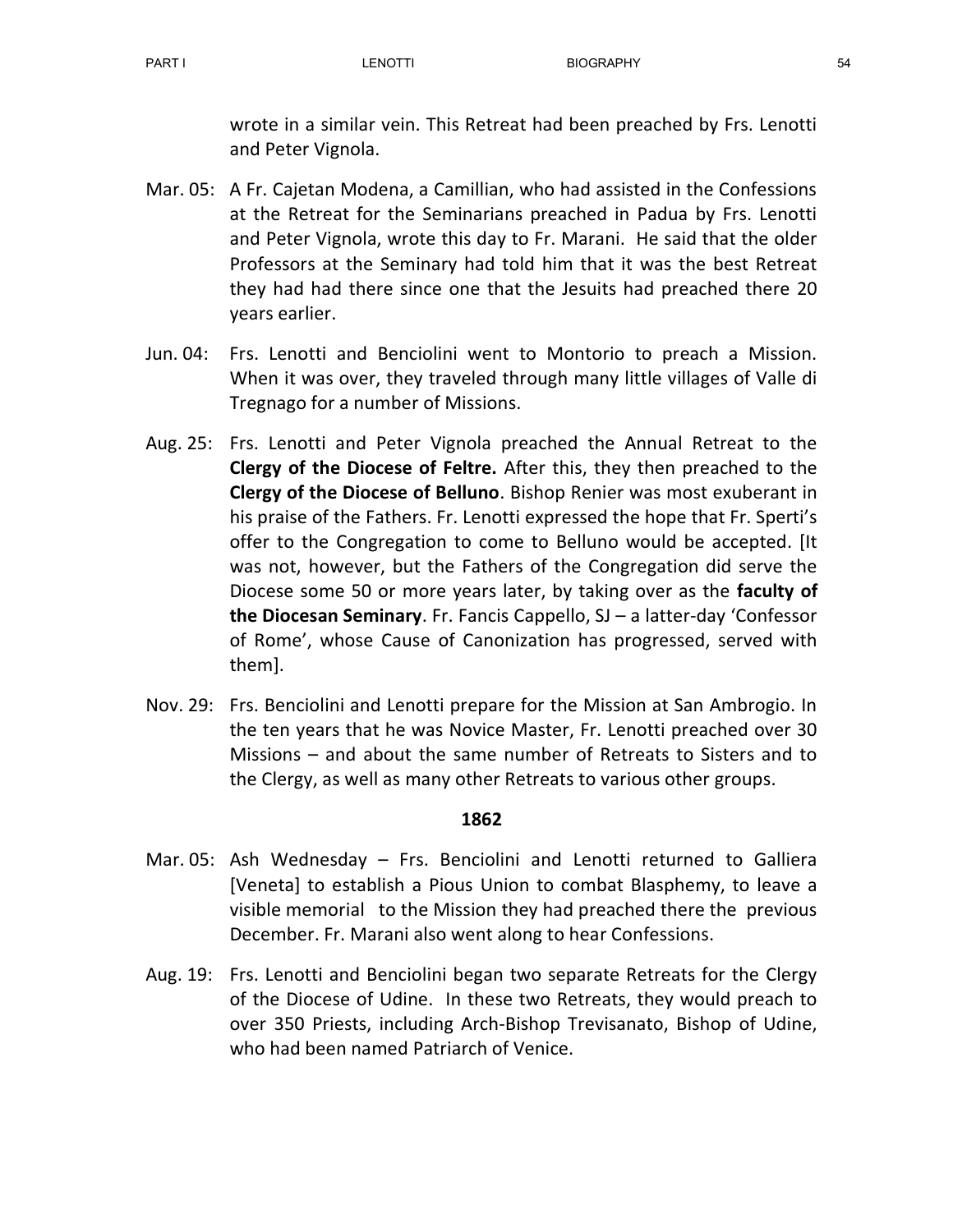May 13: Fr. Lenotti preached on this commemoration of the 'Madonna of the Novitiate', and said it was a memorable day for them, as the Novitiate was under the protection of the Mother of God.

#### 1865

- Feb. 17: Frs. Benciolini, Lenotti and DaPrato made a promise to St. Joseph that they would celebrate 100 Masses each annually in the Saint's honor, that some ay the Congregation would receive papal approval. Fr. Marani had procured the **Decree of Praise** ten years earlier but nothing seemed to happen since.
- Feb. 27: Frs. Lenotti, Benciolini and DaPrato made a petition to Fr. Marani, Superior General, to renew negotiations with the Holy See to obtain Papal Approbation from the Holy See.
- Sep. 18: Fr. Lenotti went to Udine to preach the Annual Retreat to a group of Sisters called the Converted. While he was there, Fr. Fecchia, Spiritual Director of the Handmaids of Charity, wrote to Fr. Marani to see if Fr. Lenotti would also give a Retreat to the Handmaids - Fr. Marani so arranged.
- Oct. 19: Fr. Picchia, Spiritual Director of the Handmaids of Charity, who conducted the Hospital in Udine, wrote to Fr. Marani to thank him for sending Fr. Lenotti to preach the annual retreat to the Sisters there. He stated that the Sisters had expressed to him the hope that someday Fr. Lenotti would come back to preach to them, as he had that summer.

- Mar. 28: Fr. Lenotti, who was preaching the entire month at the Church of S. Nicola in Verona in honor of St. Joseph, stated this night that St. Joseph was a model of Devotion to our Lord. This was Wednesday in Holy Week.
- Mar. 29: Holy Thursday Fr. Lenotti preached at S. Nicola's on this night, on St. Joseph as the 'Saint of Providence.'
- Mar. 30: Good Friday Fr. Lenotti preached at S. Nicola's in Verona on 'Conformity to the Will of God'.
- Mar. 31: Holy Saturday at the concluding services at St. Nicola's in Verona on the March Devotions, in honor of St. Joseph, Fr. Lenotti told his hearers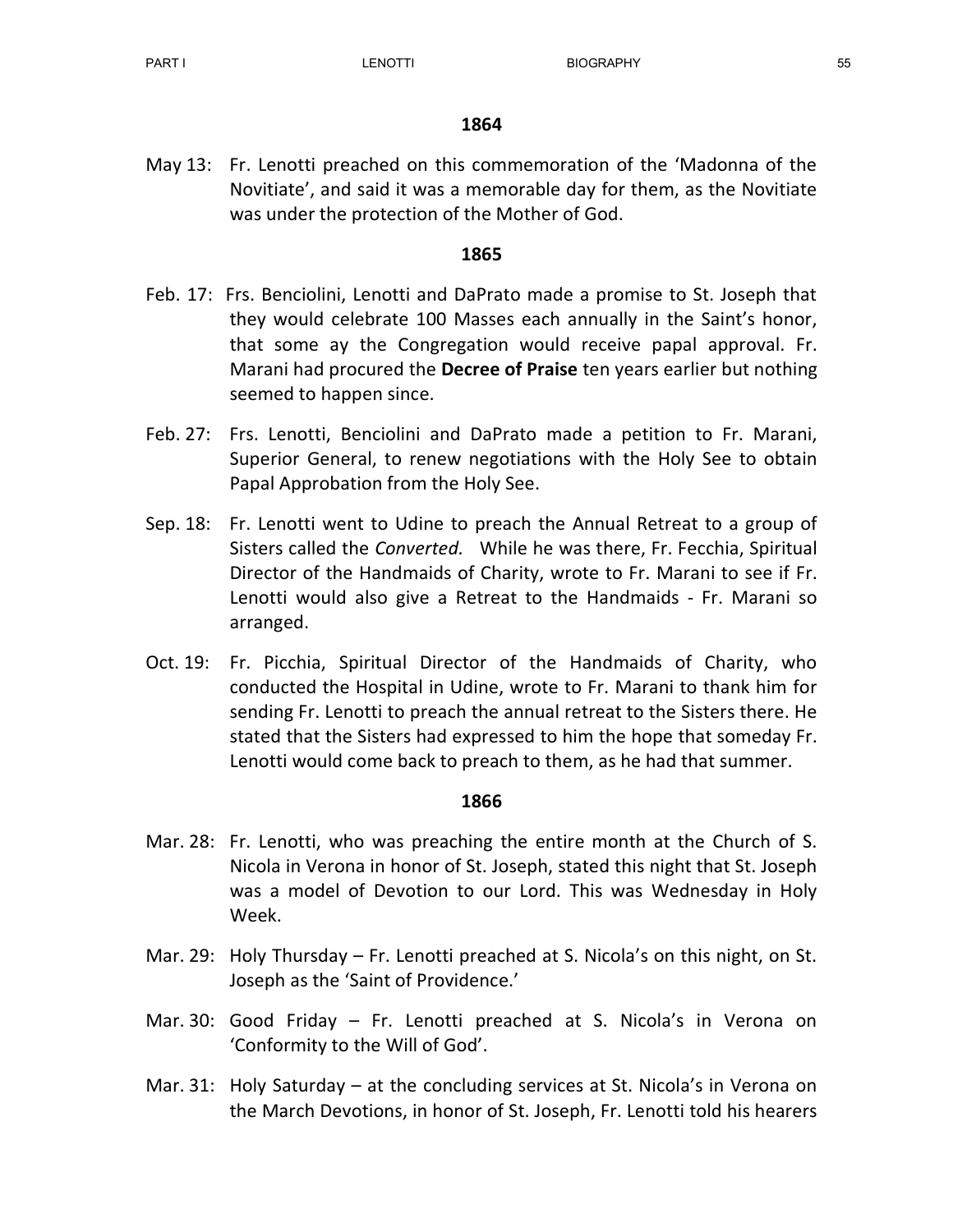that fidelity and constancy are the characteristics of those truly devoted to St. Joseph.

## 1867

- Feb. 27: Fr. Lenotti offered a Votive Mass in honor of St. Joseph that more vocations be sent to the struggling Congregation.
- Apr. 18: Holy Thursday Fr. Lenotti was preaching to the Community at Villazzano during their annual retreat  $-$  and stated that the **Apostolic Missionaries** are soldiers who are to follow Christ until death. In Battle, we need resolutions and sustenance  $-$  for us, this means Holy Communion.
- Apr. 19: Fr. Vincent Vignola wrote in the Nuovo Messagero Tirolese [the forerunner of the Bertoniano] that Fr. Lenotti had purchased the Jesuit Tangiorgia's work on Philosophy. Fr. Tabarelli had studied this author in his student days at Villazzano.
- Apr. 22: This was the  $33^{rd}$  anniversary of Fr. Lenotti's entrance. In accord with the customs of those times, Fr. Lenotti wrote a letter to the Superior General, who was then Fr. Marani. Fr. Lenotti candidly admitted to his Superior that he was having great difficulty in obeying him. Almost every year, for ten years, one of Fr. Lenotti's resolutions at the Annual Retreat was 'to obey', 'not to contradict'. And the like.
- Jun. 05: Fr. Lenotti preached at the Seminary of Trent on the occasion of establishing there a Congregation of Prayer to the Sacred Heart for the Priests of the Diocese.
- Jun. 07: Bishop Riccabona took part in the closing ceremony at the Seminary of Trent of the erection of a Congregation of Prayer for the Priests of his Diocese that had been preached by Fr. Lenotti.

## 1869

Jan. 01: Fr. Lenotti preached a Domestic Exhortation. In it he said that Christ shed His Blood on three occasions before His Crucifixion: the Circumcision, in Gethsemani and at the scourging. We can shed our "blood" as Religious:  $1^{st}$  in accepting Superiors corrections;  $2^{nd}$ , by performing penances ourselves;  $3<sup>rd</sup>$ , by accepting the opposition of those who may be our enemies.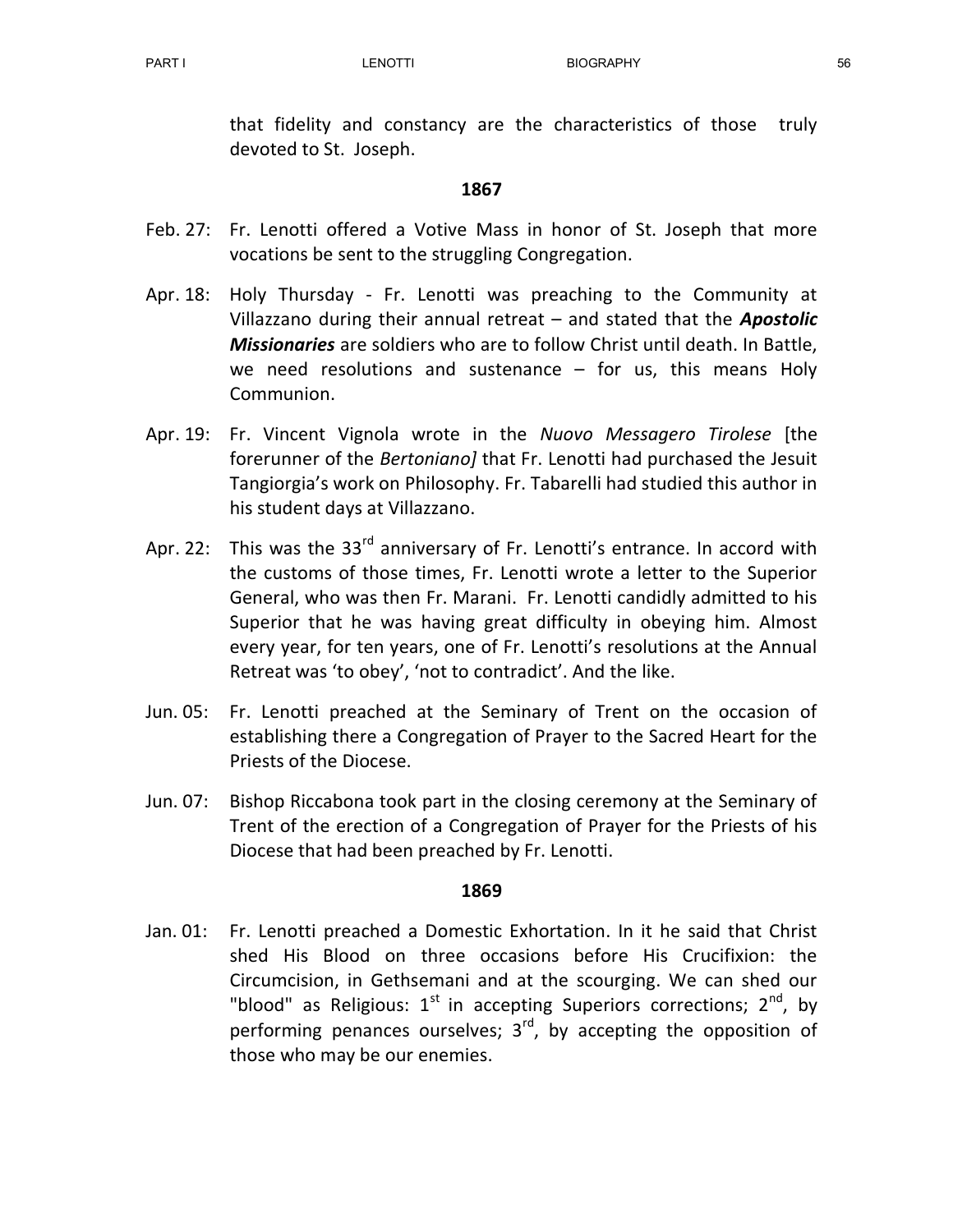- Mar. 16: Fr. Lenotti left Verona to return to Villazzano, without Fr. Marani, who was too ill, and the weather too cold for him to make the trip. Fr. Lenotti had come down to Verona for the express purpose of bringing Fr. Marani back up with him.
- May 28: This date marks the last entry in Fr. Lenotti's House Chronicle. He was appointed Chronicler at the death of Fr. Bertoni, and for these 18 years he gave a most exact account of the Congregation and its varied Ministries: Parish Missions, Retreats and other ministries of the Word of God, catechetics, work among seminarians and Religious and youth work. Fr. Lenotti noted the good days and the bad endured through all these years.
- Jul. 20: The Court of Appeals at Lucca handed down a decision that was not too favorable to the Congregation in its quest to have its property returned. Fr. Lenotti stated that the legal battle would go on.

#### 1871

- Jul. 01: Sunday Fr. John Mary Marani, Superior General, died this day in the home of his niece, Mrs. Massalongo. It was about 2:30 p.m. – he was 81 years old a month and 27 days. He died 'in exile', as the government had confiscated the property in October 1867.
- Jul. 03: Fr. Marani's funeral was held at 7:00 a.m. this Tuesday morning. The revered body was carried out of the Massalongo home for services and then laid to rest in the cemetery. His slogan as General had been *Parati* ad omnia! [Be prepared for all!]

After the funeral, the First Session of the  $1<sup>st</sup>$  General Chapter was held in the Massalongo home. The motion to choose a permanent Superior General was rejected 12-1. A Committee was chosen to add an Appendix to Part XII of Fr. Bertoni's Original Constitutions: the members were Fr. Rigoni [President], Fr. Lenotti and Fr. Bassi.

Jul. 04: The Second Session of the  $1<sup>st</sup>$  General Chapter returned to the Stimmate from the Massalongo House. Fr. Vincent Vignola was assigned the task of informing Frs. Lanaro, Morando and Sterza [all three had voted for Fr. DaPrato] – that Fr. Lenotti had been chosen temporary Superior. Fr. DaPrato was elected 2<sup>nd</sup> Councilor; Fr. Rigoni as 3<sup>rd</sup> Councilor and Fr. Peter Vignola as 4<sup>th</sup> Councilor.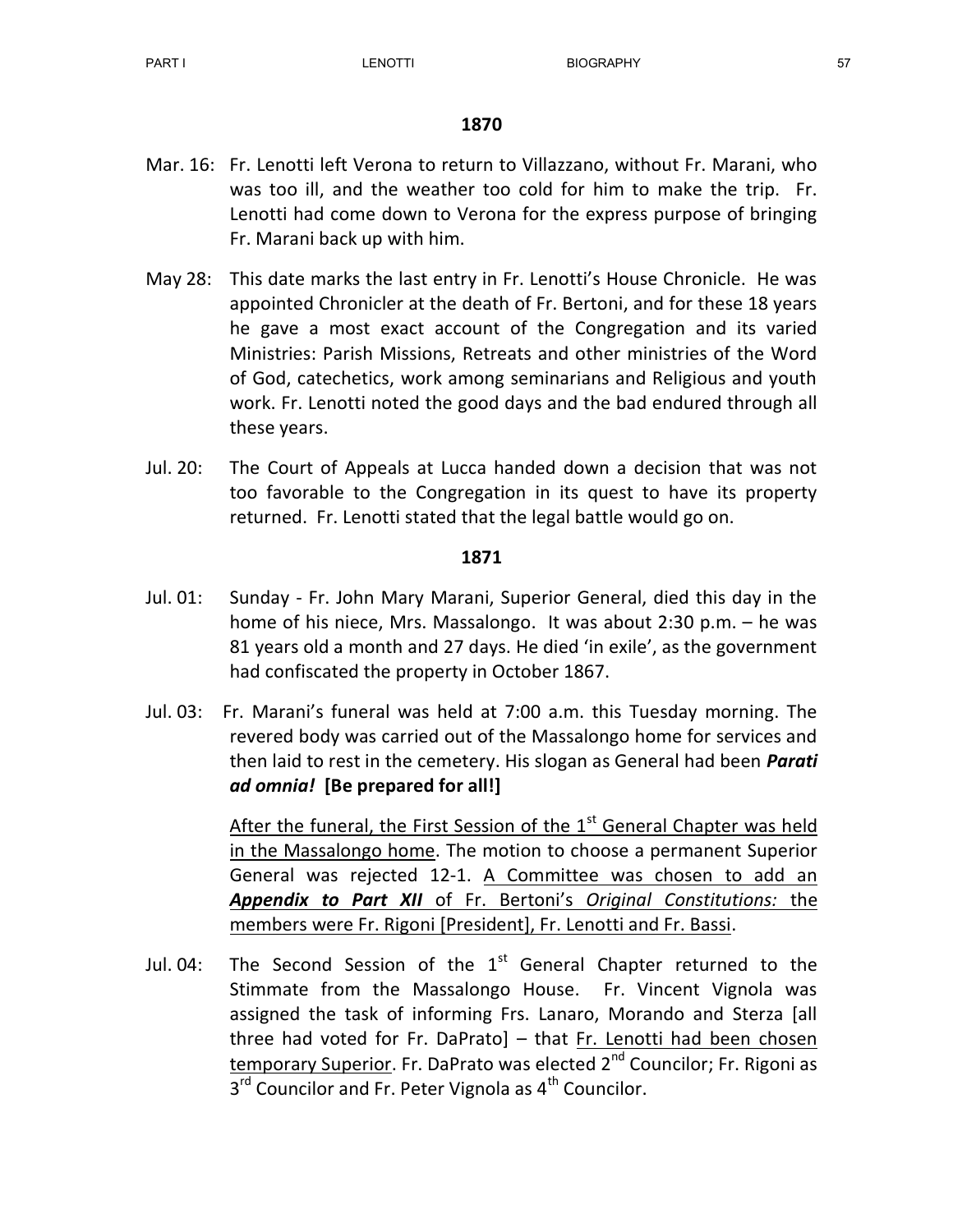- Jul. 05: The concluding Session of the  $1<sup>st</sup>$  General Chapter Fr. Rigoni was chosen Economus but was hesitant to accept; finally, he did. Fr. Benciolini was retained as Vicar General.
- Jul. 09: Fr. Lenotti, elected temporary Superior General, wrote to the Students at Villazzano to ask for their prayers – he told them that the Congregation was divided in body, but not in spirit.
- Sep. 03: The three members of the Capitular Commission: Frs. Rigoni, Lenotti and Peter Vignola – went out to Villazzano for their last meeting before the 2<sup>nd</sup> General Chapter was to convene.
- Sep. 06: The Capitular Commission [Frs. Rigoni, Lenotti, and Peter Vignola], preparing the Appendix to Part XII of Fr. Bertoni's Original Constitutions, left Villazzano for Verona, after three days of meetings.
- Sep. 08: Fr. Lenotti sent out word that the  $2^{nd}$  General Chapter would convene in three days – every Priest of the Congregation would attend it, even Fr. Dominic Vicentini, ordained but a month.
- Sep. 11: The  $2^{nd}$  General Chapter convened at the Stimmate 16 Capitulars were present [the only Priest absent was Fr. Bragato] to pass judgment on the Appendix to Part XII of the Original Constitutions, prepared by the Capitular Commission [Frs. Rigoni, Lenotti, Peter Vignola], chosen by the  $1<sup>st</sup>$  General Chapter [July 1871]. It was decided at this Chapter that only **Apostolic Missionaries** could wield any authority in the Congregation – during Fr. Marani's administration, none were appointed.
- Sep. 13: Fr. Lenotti was confirmed as temporary Superior General until the subsequent Feast of the Espousals. The 2<sup>nd</sup> General Chapter adjourned on this date.
- Sep. 24: Fr. Lenotti, Superior General, sent out a notice that the  $3<sup>rd</sup>$  General Chapter would convene at the Stimmate on October 4, 1871.
- Oct. 06: Fr. John Baptist Lenotti was elected the  $2^{nd}$  Superior General of the Congregation by the  $3^{rd}$  General Chapter, to a five year term – he would not complete this term [as he died on September 5, 1875, after serving only three years and 11 months]. On this date of his election, he received 7 Votes; Fr. Benciolini received one – and the Vignola brothers, Fr. Peter and Fr. Vincent, received one each. The General Councilors elected were: Frs. Peter Vignola, Richard DaPrato, Francis Benciolini – this last named was also chosen to be 'Father Admonitor'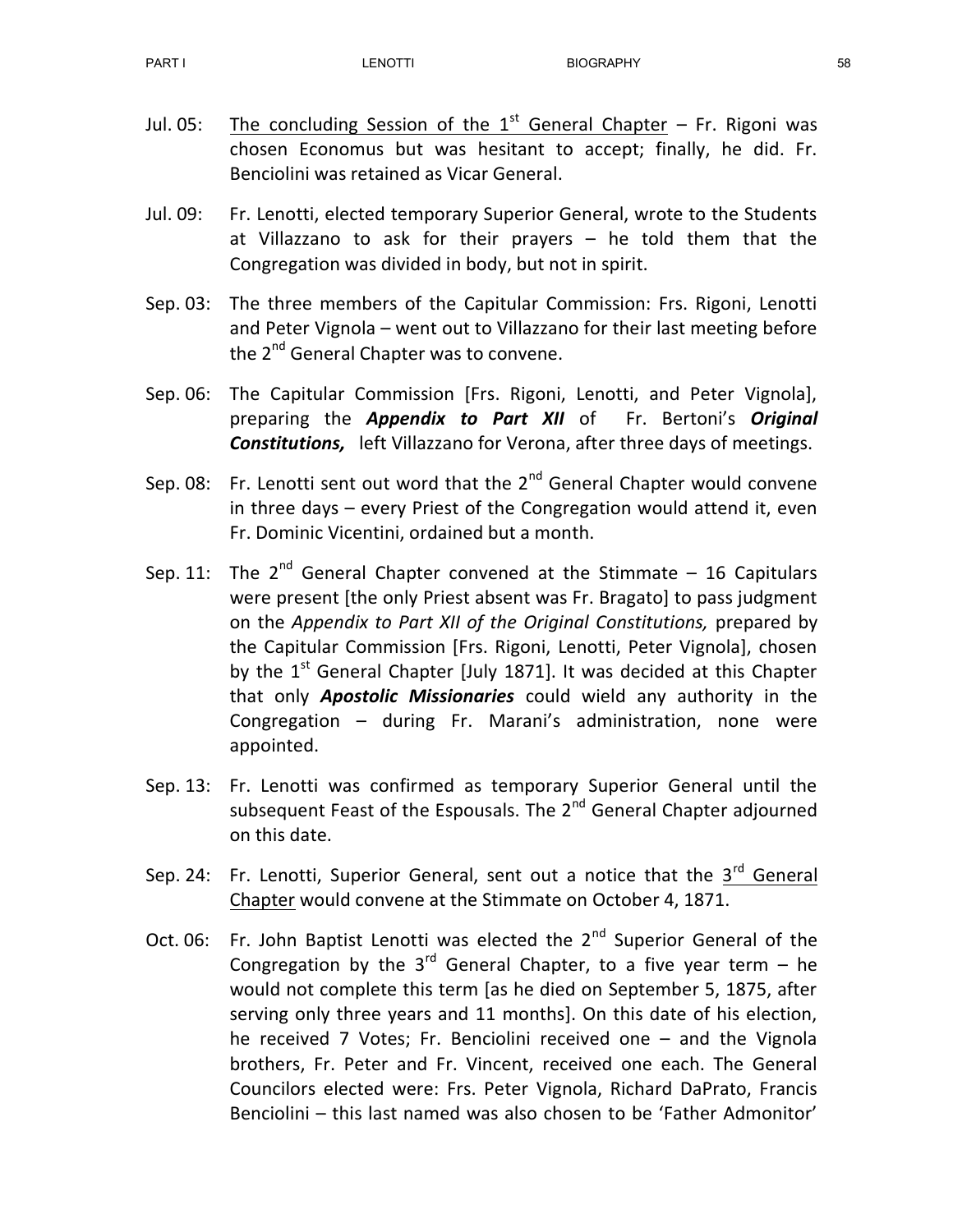of the Superior General - and John Rigoni, also chosen as Procurator General. A motion was made and carried to elevate Fr. Louis Bragato as the first official **Apostolic Missionary** so declared by the Congregation – as Fr. Marani had not named anyone during his 18 year administration. The Chapter adjourned at 2:00 p.m.

Oct. 08: Fr. John B. Lenotti, newly elected Superior General, wrote his first 'Circular Letter' and it was to the Students at Villazzano. His purpose in writing it was to inform them of the proceedings of the  $3^{rd}$  General Chapter, just completed. He told the students that he was just the 'Legate' of Mary and Joseph, under whose care the Congregation has been placed by its Founder. He told them that they all had a cross to carry, but that he, as Superior General, had a larger share of that cross and so asked for their prayers. He also asked that they dedicate themselves to their main task before them, their studies and to maintain regular observance. He recalled to their minds the memories of Fr. Bertoni and Fr. Marani. It was in this Letter that he recommended a second half hour of Meditation for Novices, to be held in the afternoon.

- Mar. 06: Fr. Lenotti was appointed Diocesan Examiner of Vocations, a post held by Fr. Bertoni and Fr. Marani before him.
- Apr. 27: Due to his repeated attacks of apoplexy, Bishop Riccabona made it known that, for the coming summer, on doctor's orders, he would have to use his summer residence at Villazzano. Fr. Lenotti, Superior General, immersed in numerous projects at the time, had the added item of trying to find a new Student House before summer.
- May 06: Fr. Lenotti, Superior General, wrote to Pius IX to see if the Congregation could ordain some young men to Sacred Orders even though the Congregation still could not provide the canonical title, Mensa Communis.
- June 24: Pius IX, in response to Fr. Lenotti's request of the previous May  $6^{th}$ , answered that the Congregation could ordain its members in the future even without the title of Mensa Communis [as the Congregation had been exiled from its property] – as long as the new Clerics would have some means of their own independent support.
- Aug. 02: Fr. Lenotti, Superior General, wrote a letter to the Students at Sale di Povo, and told them to draw a lesson from the Lawyer's profession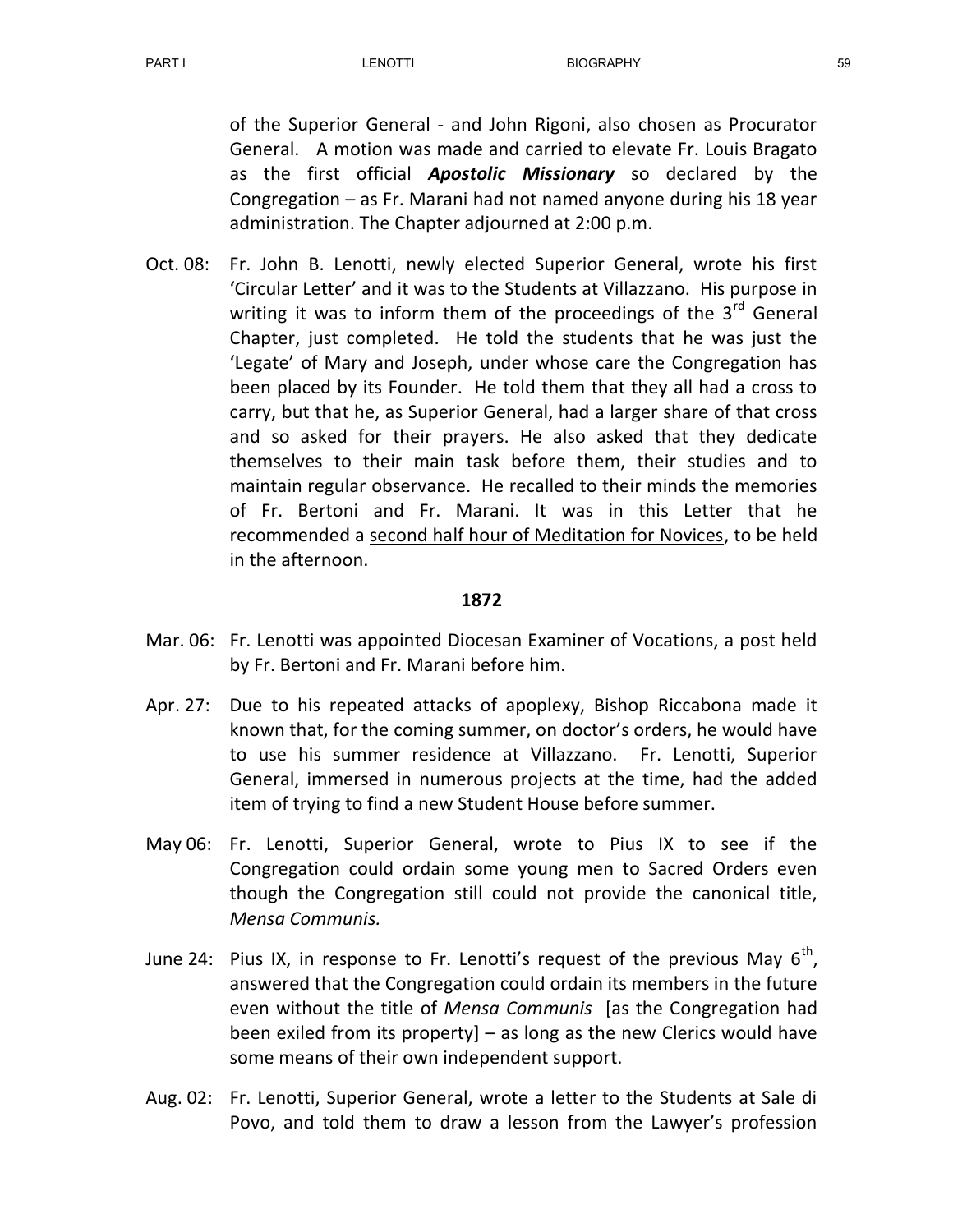and, in particular, from Attorney Brasca. He said that lawyers often must practice heroic humility and they have to take the 'back seat' even after extraordinary accomplishments. He exhorted the students to extra effort in the practice of silence.

- Aug. 04: Fr. Vincent Vignola and Fr. Bassi had received permission to be away from the Student House at Sale di Povo for a few days. Fr. Lenotti wrote and asked them to be sure that there would be no lessening of discipline while they were away.
- Aug. 26: Fr. Lenotti, Superior General, wrote to Fr. Vincent Vignola, Superior of the Student House at Sale di Povo, that the summer trips of the Students be not too fatiguing, and that their piety be not neglected.
- Sep. 04: Fr. Lenotti, Superior General, wrote to Fr. Vincent Vignola, Superior at the Student House at Sale di Povo, that it would be more in accord with the traditions of the Congregation that if the Fathers who were sent to the Parish Church at Povo, not to stay for dinner – he also asked the Fathers to recite Vespers and Compline in common in the afternoon. Fr. Vignola wrote back and said the latter would not be possible, as they all had different schedules and it would be difficult to assemble them for that in the afternoon.

- Feb. 05: Fr. Lenotti was at the Student House, now at Sale di Povo, preparing for his departure the next day to visit Fr. Bragato at Prague. The long Court case seemed to be settled, and it would only be a matter of time as to when the property would be returned to them.
- Feb. 21: By Decree of the Superior General, Fr. Joseph Sembianti was promoted to the Grade of Apostolic Missionary. He was the last member so promoted in Fr. Lenotti's life-time. There were none during Fr. Marani's 18 year administration, 1853-1871.
- Feb. 26: Fr. Lenotti, Superior General, wrote to Fr. Vincent Vignola, Director of the Student House at Villazzano, and recommended silence and humility to all, as 'these are all that we need.'
- Mar. 07: Frs. Lenotti and Vincent Vignola were expected at Prague at 9:00p.m. Fr. Bragato, now nearly 83, needed assistance when he walked. During the stay of the Fathers at the Imperial Court, they meet a Fr. Negrelli, the Court Librarian. The trip from Sale di Povo through Bolzano, took 27 hours.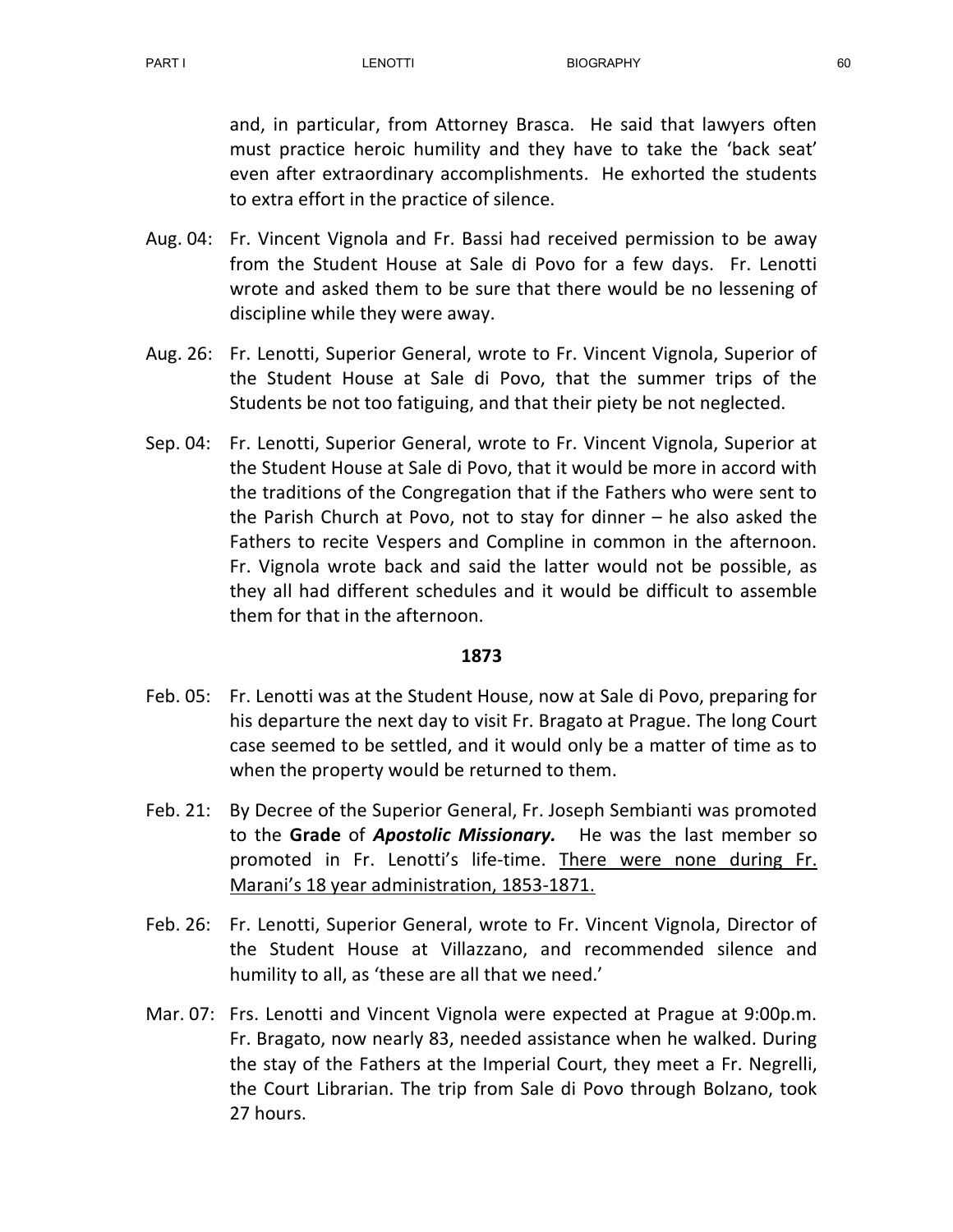- Mar. 12: Fr. Lenotti and Fr. Vincent Vignola knelt for Fr. Bragato's blessing as they concluded their five days in Prague. He had seen the Empress Marianna, and thanked her for her charity in financing the House at Villazzano during the hard years of the Students' exile. Fr. Lenotti had always admired Fr. Bragato who had been his first Confessor when he entered the Congregation.
- Mar. 15: Fr. Lenotti, Superior General, having returned to Sale di Povo the day before from his trip to Prague, returned to Verona.
- Apr. 24: On this date, Fr. Lenotti, Superior General, noted in his Spiritual Diary that he had been called to perfection but that so far he felt that he had done very little. He resolved to boast little about the Congregation and the work it was doing, unless this could serve to promote God's glory.
- May 19: Fr. Lenotti, Superior General, wrote a letter to Fr. Vincent Vignola, Director of the Student House at Villazzano, and urged all there to have the apostolic spirit of Frs. Bertoni, Marani, Gramego, Cartolari and DaPrato – now all deceased.
- May 27: With the long legal battle for the restoration of the confiscated property now out of the way, Fr. Lenotti, Superior General, could now turn his attention to other matters for the Congregation. He decided to finish construction on the Church of Santa Maria del Giglio.
- Jun. 17: Fr. Lenotti, Superior General, was appointed extraordinary Confessor to a group of Religious.
- Jul. 22: Fr. Lenotti, Superior General, hastened to the bed-side of Fr. Sterza, who was seriously ill – young Paul Gradinati was deeply impressed this day for Fr. Lenotti's solicitude for the sick members of the Congregation, and it made an impression on him that he never forgot.

- Jan. 25: Fr. Sterza told Fr. Lenotti of a letter written by Monsignor Daniel Comboni, Pro-Vicar Apostolic to Central Africa, that appeared in several recent issues of the Voce Cattolica - in which the Monsignor stated that there was an immediate need there of '2,000 Jesuits and 50 Stigmatines of Verona… and some Benedictines of Subiaco!' This letter greatly impressed the young Stigmatine, Fr. Francis Sogaro.
- Feb. 05: Fr. Bragato wrote from Prague in response to Fr. Lenotti's request for advice concerning St. Teresa's. He advised Fr. Lenotti against giving the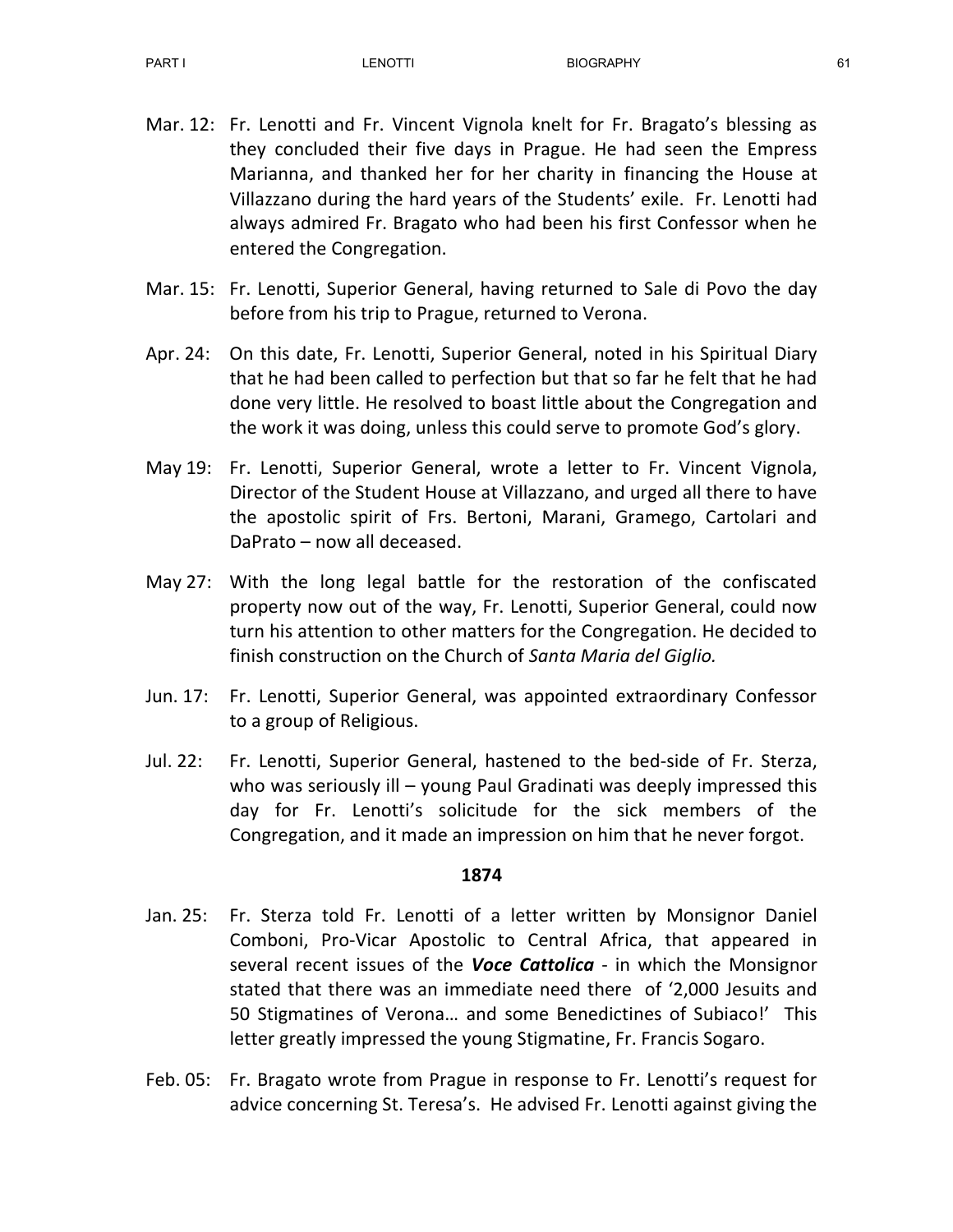Convent to the Sisters and even suggested that they should pay some rent.

- Feb. 25: During the  $5<sup>th</sup>$  General Chapter, it was noted that the Superior General, Fr. John Lenotti, had appointed a number of the members of the Congregation to the Grade of Apostolic Missionaries, but that he himself had never been made one! And the technicality arose that, in Fr. Bertoni's Original Constitutions, only an **Apostolic Missionary** could be elected Superior General. This was disposed of with the solution that by his very Election, ipso facto, Fr. Lenotti was an **Apostolic** Missionary!
- Apr. 16: Fr. Lenotti, Superior General, sent Fr. Peter Vignola and Fr. Francis Sogaro to meet with the authorities at the Shrine of Caravaggio, that had been offered to the Congregation during Fr. Marani's administration. The Administrators of the shrine opposed the Congregation coming to Caravaggio, so negotiations were called to a halt. Bishop Bonomelli had made the offer.
- Aug. 05: The  $6<sup>th</sup>$  General Chapter convened on this date to discuss Fr. Francis Sogaro's request to leave the Congregation. A vote was taken and permission was given to him,  $5 - 1$ . Fr. Lenotti felt his departure keenly and so he had been looking more in earnest for a possible Foreign Mission Field for the Congregation, to satisfy this aspect of the Stigmatine Vocation, particularly among the talented young members.
- Aug. 06: Fr. Lenotti, Superior General, spoke to the Students of Theology on humility.
- Aug. 07: The members of the Congregation drafted a letter to Fr. Lenotti, besieged with difficulties, in which they affirmed their fidelity.
- Aug. 08: The letter drafted by members of the Congregation promising their fidelity, was given to the Superior General, Fr. Lenotti.

- Jan. 06: Fr. Lenotti, Superior General, spoke to the Community and told the members to thank God for the graces the Congregation had received during 1874. The two deaths of the previous year (Fr. Bragato and the Aspirant Brunati) were really just called home to God.
- May 30: Fr. Lenotti, Superior General, sent Fr. Rigoni to Rome to see Fr. Alfieri, to look into the possibility of obtaining a Foreign Mission for the Congregation.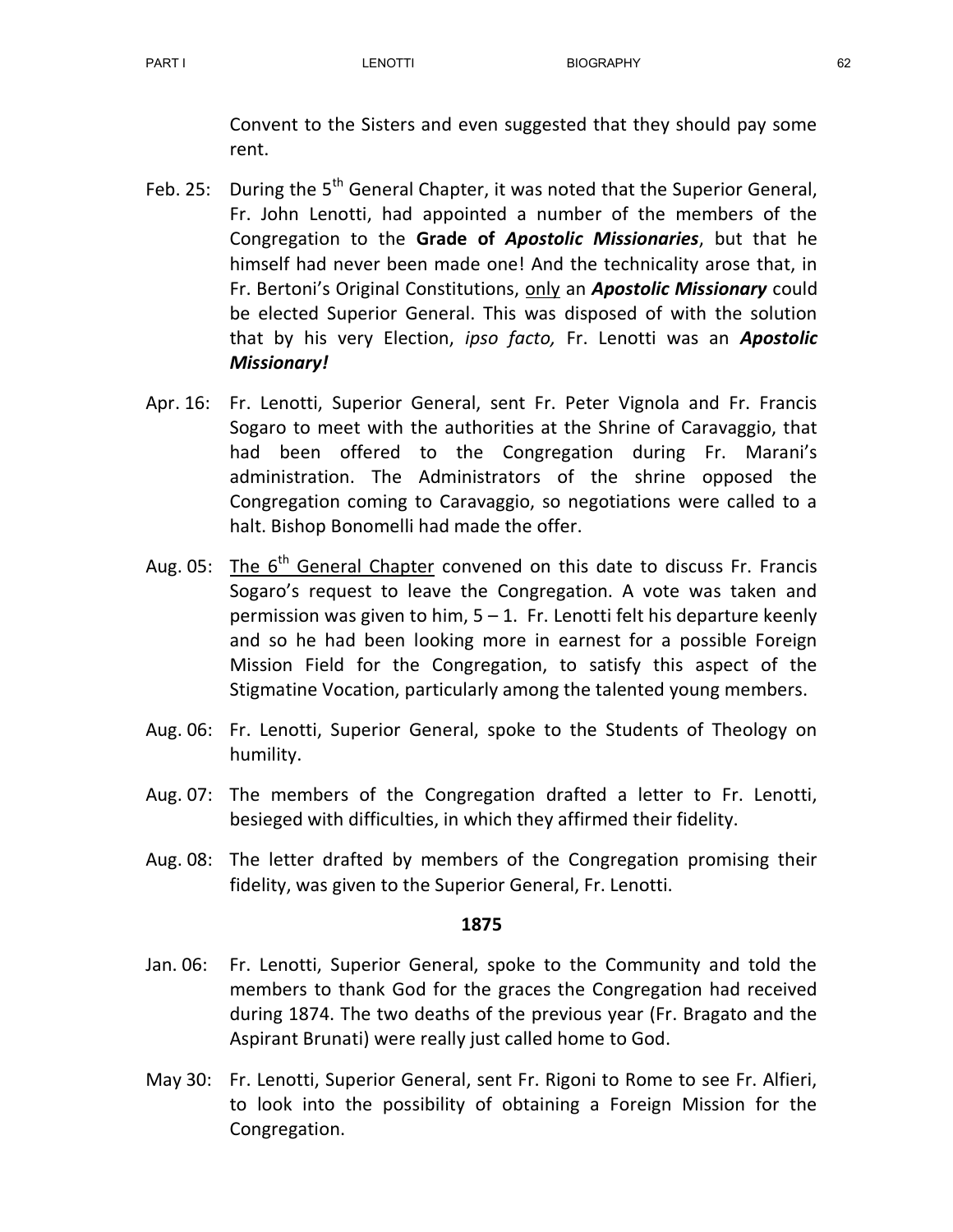- Jun. 03: Fr. Lenotti, Superior General, on this first Thursday of the month, preached a day of recollection to the Diocesan Seminarians of Verona in the place of Fr. Maestrelli, recently deceased.
- Jun. 08: Fr. Lenotti, Superior General, wrote to Fr. Rigoni, Procurator General, who was in Rome, to tell him that he was most pleased that Cardinal Franchi [Prefect of the Sacred Congregation of the Propagation of the faith] had seen him and that they had discussed a possible mission field for the Congregation.
- Jun. 11: Fr. Lenotti, Superior General, sent precise instructions to Fr. Rigoni, who was in Rome to speak with Cardinal Franchi, the Prefect of the Sacred Congregation of the Propagation of the Faith. Fr. Rigoni was instructed to ask the Cardinal the following: [1] what studies future Missionaries should take up, and could they study in Verona, or would they have to go to Rome; [2] who would bear the expenses of their trips; [3] what dependence would be expected of them toward the Sacred Congregation, and in what would they be subject to the Superiors of their own Congregation in Verona.
- Jun. 12: Fr. Rigoni took part in a public audience granted by Pius IX and got close enough to kiss the Pontiff's feet – he had the rosaries blessed, as Fr. Lenotti had requested.
- Jun. 16: At 8:45 p.m., Fr. Rigoni was ushered into the presence of Pope Pius IX for a Private Audience with him. The Audience lasted one half hour. Fr. Rigoni wrote exuberantly that the Holy Father was a 'Miracle of a Pope'. As soon as he returned to his lodging in Rome this night, he wrote immediately to Fr. Lenotti. Fr. Rigoni received the following from the Holy Father: permission for the Blessed Sacrament in Trent; the commemoration of the day of the Espousals was raised to a Double of the 2nd Class, with an Octave – and the Pope promised his personal assistance to the Congregation in its efforts to obtain Papal Approbation.
- Jun. 18: Fr. Rigoni wrote again from Rome concerning his Audience with Pius IX. In the exchange of letters between Frs. Lenotti and Rigoni, great emphasis was given to the fact that the Audience took place on the Pope's  $29<sup>th</sup>$  anniversary of his Election as Pope, and the  $2<sup>nd</sup>$  centenary of the Apparitions to St. Margaret Mary Alacoque. In answering these letters, Fr. Lenotti told Fr. Rigoni to pray to some saint that he [Fr. Lenotti] might be relieved of his terrible headaches.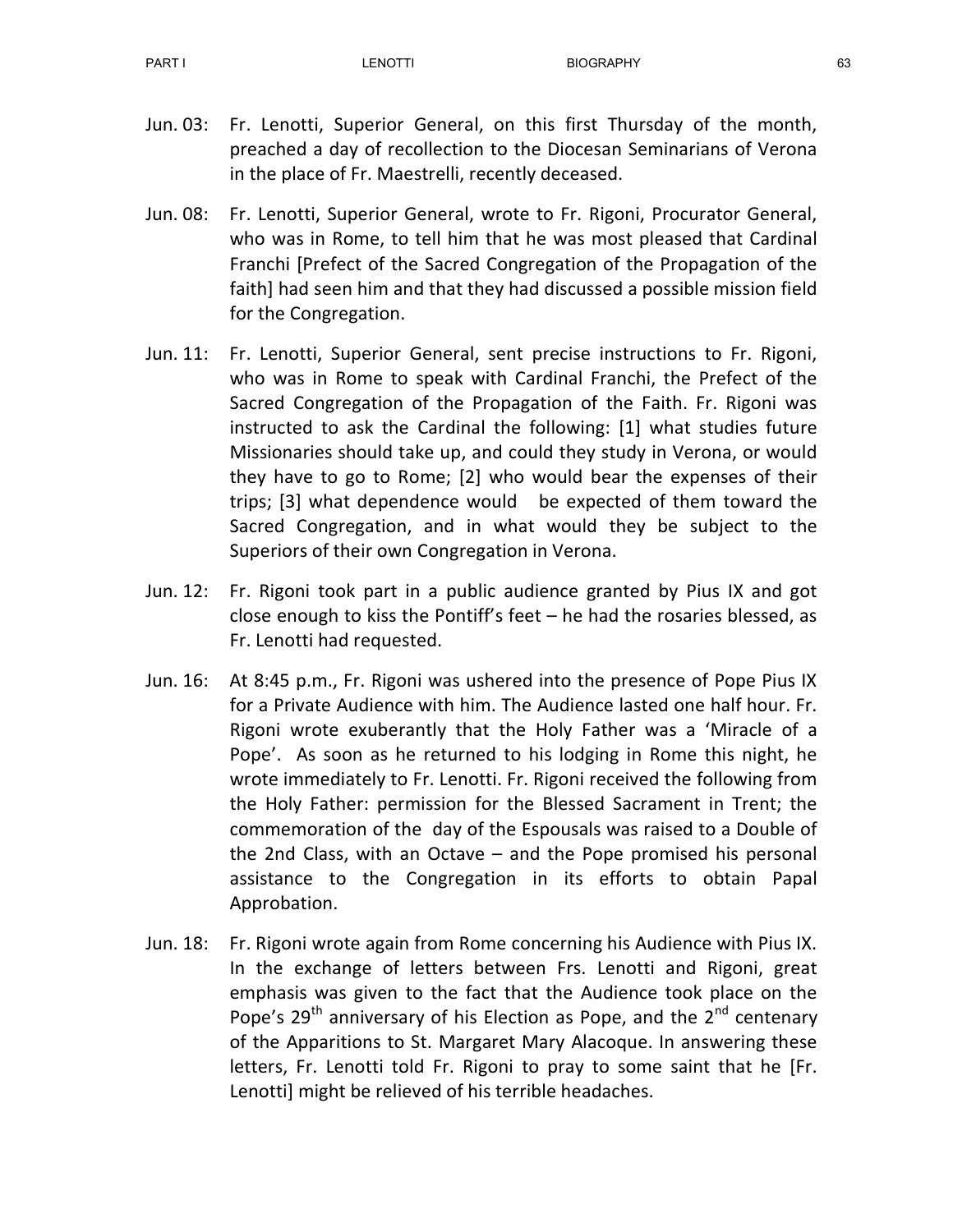- Jul. 12: The ailing Fr. Lenotti, Superior General, left the Stimmate for Trent for some weeks of rest, and a hoped-for cure.
- Jul. 13: Fr. Lenotti was joined by Fr. Lanaro, also in failing health both set out for the waters of Rabbi, in search of a cure.
- Jul. 18: Fr. Lenotti, Superior General, on sick leave at Rabbi, wrote to Fr. Rigoni, telling him to follow up on the progress that had already been made in the efforts to obtain Papal Approbation. Fr. Lenotti wrote that he envied Fr. Rigoni's opportunity to go to Rome.
- Jul. 19: Joseph Lenotti, the brother of the Superior General, died this day he and his brother, long ago were members of the Oratory at the Stimmate. [His brother, the Superior General, would follow him in a pre-mature death just about 6 weeks later, September 5, 1875].
- Aug. 02: Fr. Lenotti was at Trent, having just returned from Rabbi. He said that he had to spend several days in bed and was not even able to pray his Breviary. He said that he felt like a 'Hebrew Priest' – he expressed concern over the families of his two brothers – Joseph [recently deceased] and Francis.
- Aug. 06: The President of Equador, Garcia Moreno, was assassinated. Previously he had made an offer to pay the expenses for any Missionaries who would come to his country – the offer was seriously considered by Fr. Lenotti.
- Aug. 07: Fr. Lenotti, Superior General, ailing in Trent, wrote again to the Stimmate and asked for their prayers so that he could return home.
- Aug. 11: Fr. Lenotti, Superior General, wrote to Fr. Rigoni about an offer for the Congregation that had been made by Bishop Dominic Villa, Bishop of Parma.
- Aug. 15: Fr. Lenotti, Superior General, sent a Circular Letter out to the Congregation - it was to be his last. He asked for volunteers for the Foreign Missions, as Fr. Rigoni had just made some successful contacts in Rome, including Cardinal Franchi. Fr. Lenotti asked that those so inclined should volunteer before the end of the coming September – sadly, he would die on its  $5<sup>th</sup>$  day! He urged the members to study German and also Swedish. His letter was signed from San Bernardino Vecchio, Trent.
- Aug. 20: Fr. Rigoni went to Trent to accompany the ailing Fr. Lenotti, Superior General, back to Verona.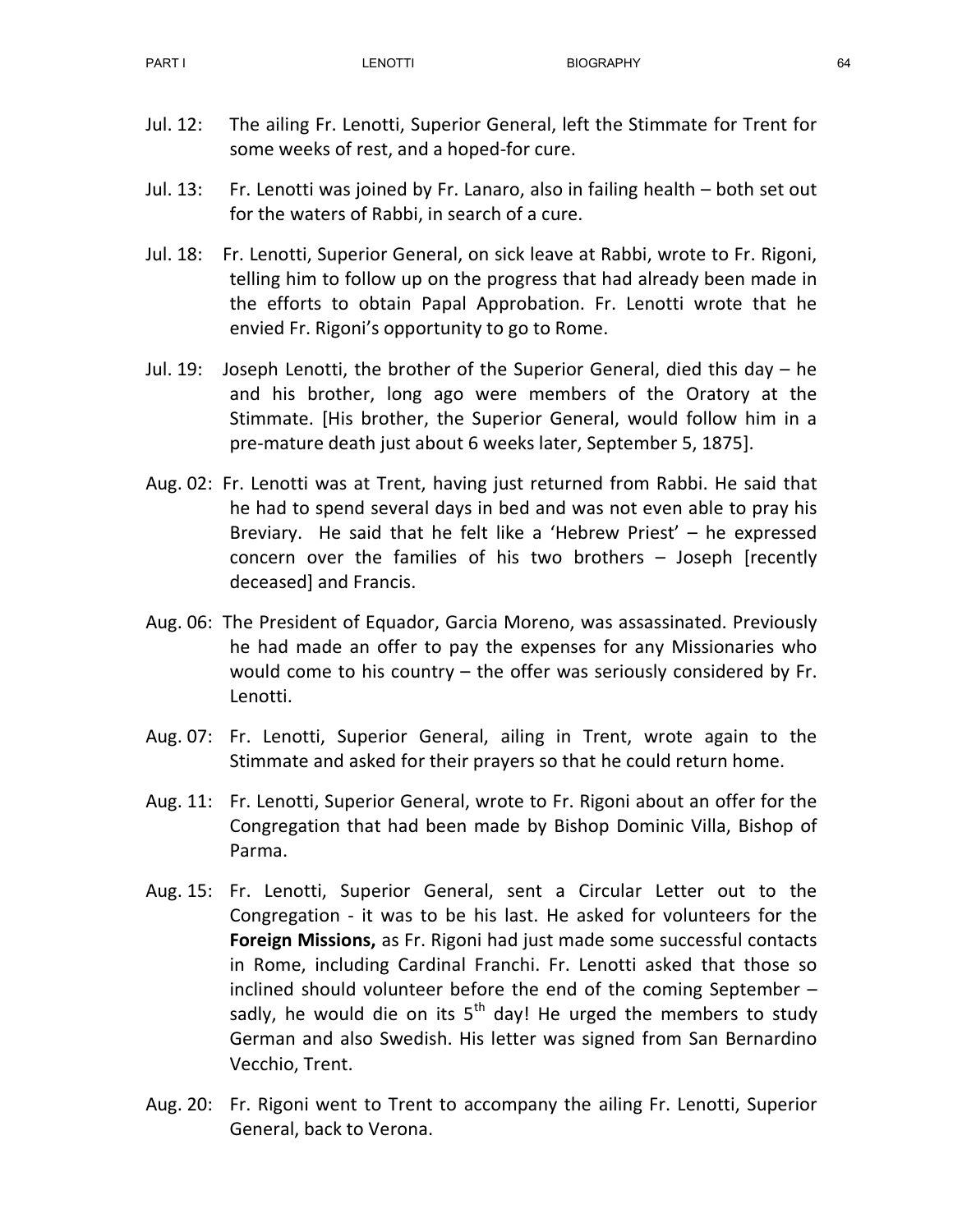- Aug. 23: On the doctor's advice, Fr. Lenotti went out to Sezano with Fr. Rigoni. Fr. Rigoni wrote that they were awaiting those students who had gone to Padova for the examinations of accreditation. Melchiade Vivari, a student, noted that the Superior was visibly slipping – he managed to get up every day, but could not hold anything on his stomach.
- Sep. 01: Dr. Corradi went out to Sezano to see Fr. Lenotti they both returned to Verona. He told Fr. Lenotti to go to bed – Fr. Lenotti would never get up again. The Students visited him that night and they knelt for his blessing.
- Sep. 02: The Students went for an outing to Sezano when they returned in the evening, Fr. Lenotti's condition had become grave. Dr. Corradi brought in a specialist, Dr. Morganti. He suggested that Fr. Lenotti should be anointed. Right after Night Prayers, about 9:15 p.m., Fr. Peter Vignola, Director, brought Holy Viaticum. In a clear voice, Fr. Lenotti asked pardon of God and his Confreres, and then received Holy Communion.
- Sep. 03: There was no change in Fr. Lenotti's condition about 9:00 p.m., his Confessor, Fr. Beltrami, went to his room and suggested that he be anointed again for this new crisis. Fr. Lenotti asked for Fr. Peter Vignola, Director, and then Fr. Beltrami anointed him. His breathing was quite heavy.
- Sep. 04: After midnight, Fr. Lenotti took a decided turn for the worse he raved about the Aspirants in Trent passing by his bed. About 2:00 a.m. he asked for Fr. Peter Vignola – he then expressed the hope that he might be called to heaven on the day dedicated to Mary. He spoke with Fr. Sembianti and told him to exhort his students to be most observant of their vows and to be devoted to Mary and Joseph. Fr. Pizzini and Fr. Tabarelli came and he blessed them  $-$  to the latter, he said that his blessing was for always and repeated that several times. Bishop di Canossa came about 6:00 p.m., and blessed the dying Superior General. He was visited by his brother, Francis Lenotti.
- Sep. 05: Sunday Fr. John Baptist Lenotti, Superior General, died on his 58<sup>th</sup> birthday. His most productive, but too abruptly ended, administration of four years comes to an end. He had opened the first House of the Congregation outside of Verona, in Trent - he was negotiating for a House in Parma – he was carrying on negotiations with the Holy See for Papal Approbation of the Community, and was seeking a Foreign Mission field for the Congregation. Many of his efforts, then, would not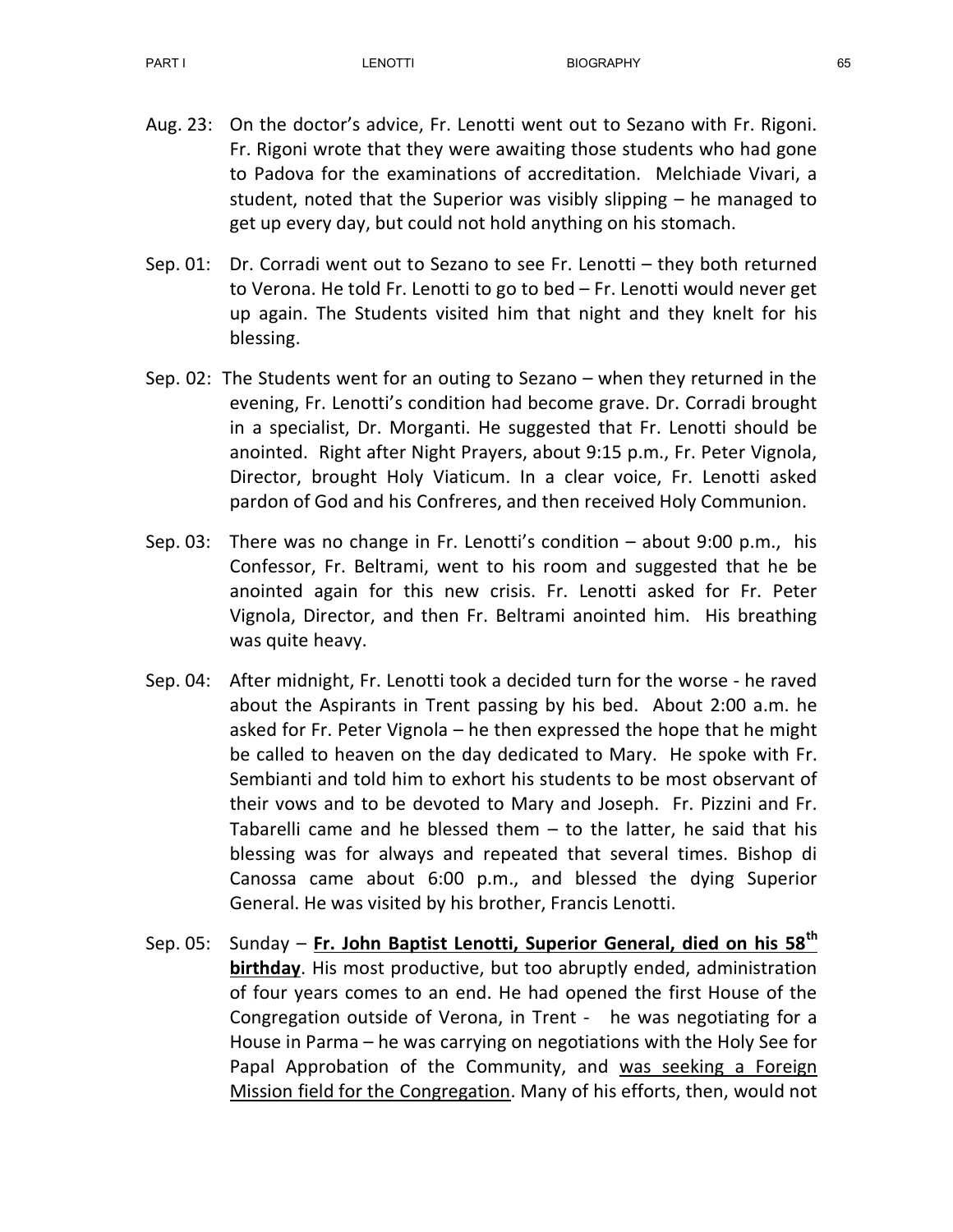reach fruition for many years to come. He died about the same hour he was born.

- Sep. 06: Fr. Lenotti was waked in the little Oratory of the Immaculate Conception at the Stimmate. It was noted that his face was yellowish, but he seemed to be at peace. Fr. Peter Vignola was chosen Vicar until the Congregation could elect a new Superior General.
- Sep. 07: Fr. Lenotti's funeral was held celebrated this morning at the Stimmate – 23 Masses were celebrated; Fr. Peter Vignola was celebrant of a High Mass of Requiem – Fr. Giacobbe led the procession from the Stimmate to the Trinità – the Capuchin Fathers sang the burial service.
- Sep. 08: The newspaper Riposo Domenicale contained an article that mourned the three-fold loss to the Church in Verona that year: Fr. Maestrelli [Co-Founder of the Sons of Mary] – Fr. Brazzeli [once a student at the Stimmate, became Rector of the Diocesan Seminary] – and Fr. Lenotti – he was described as a Priest who had led 'an immaculate life.'
- Sep. 13: A Memorial Service for Fr. Lenotti was held at St. Lawrence's Church that was conducted by Monsignor Sorego.
- Sep. 20: Fr. Nichola Negrelli, Librarian of Ferdinand of Augsburg, learned of Fr. Lenotti's death from Monsignor Gaspardis, and an article in the Riposo Domenicale. He wrote of his sorrow to the Stimmate.

## 1876

Sep. 05: Paul Gradinati, a Student, eulogized Fr. Lenotti on his first anniversary, in the Messenger of the Sacred Heart.

+++++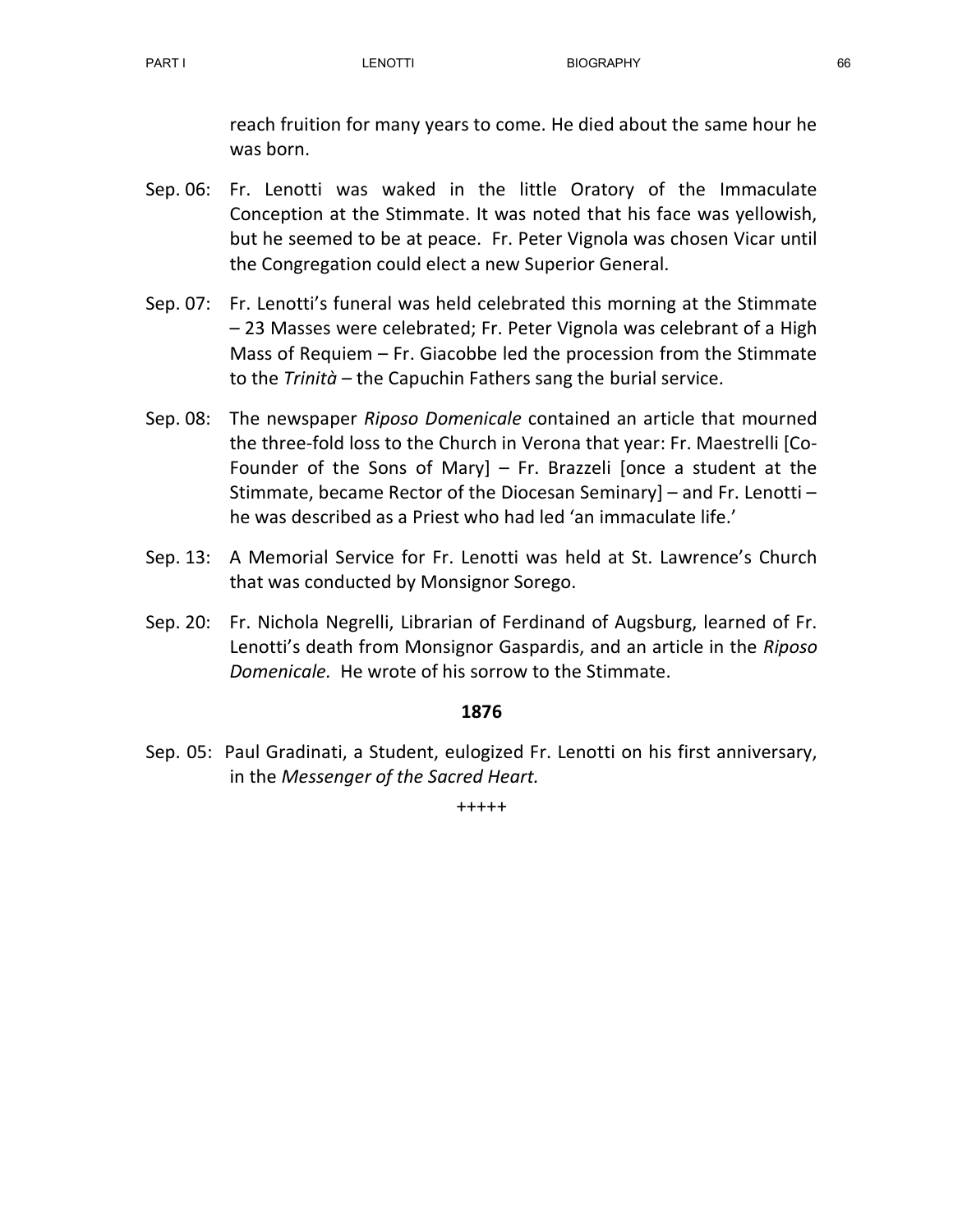## Fr. Lenotti's Conferences on the "End" of the Congregation to the Novices

## Fr. Lenotti's  $4^{TH}$  Conference to the House of Novitiate

#### COMPENDIUM RUDE

1. The Objective of this Community is to be: Apostolic Missionaries for the service of Bishops.

2. The Manner of Achieving this Goal: [the Apostolic Missionaries are] to work under the direction of, and dependent on the Ordinaries of those places in which the Missions may be offered. The Missionaries are to be totally submissive to these Bishops, concerning all that pertains to the exercise of their Apostolic endeavor. The Missionaries are to receive beforehand from them their permission, along with the necessary faculties, always observing the guide-lines set down by these Ordinaries concerning the places and the time in the exercise of their apostolate. [From the Decree of the Sacred Congregation of the Propagation, December 20, 1817].

3. Weapons: The Divine Word and Prayer

 The End – The Manner: As the Company of Jesus is with regard to the Pope, we are we towards the Bishops, without binding ourselves by vow to individual Bishops. – Prepared for all - The Weapons: the sword of the Word of God and the armament of Prayer. The saying of Fr. Carafa – Exhortation.

Beginning to read our *Original Constitutions*, we read that which our Saintly Founder puts at the forefront.

 It is seen clearly that Fr. Bertoni's intention would have to have been that of instituting a Congregation, which like the Company of Jesus is in a special manner dedicated, directed toward the assistance and the dispositions of the Roman Pontiff, would be that of being dedicated and determined in a very special and outstanding manner to the service of Bishops: however, with this difference, that while the professed of the Company of Jesus make a Vow of Obedience to the Pope, our Members do not make the Vow of Obedience to the Bishop, but seek in every way that they can, to help him, to assist him obsequiously, in a particular manner to be dedicated to him. Since it is one matter to vow oneself to the Pope who has the administration of the entire Catholic Church, it is another to be committed to a Bishop in this way. For, by dedicating oneself to a single diocese would mean to restrict also the sphere of our ministry. We would then be Apostolic Missionaries for the Assistance of  $a$  Bishop, and not of the Bishops: indeed a single Bishop could, in such a case, by sending us here and there, now one confrere, and then another, this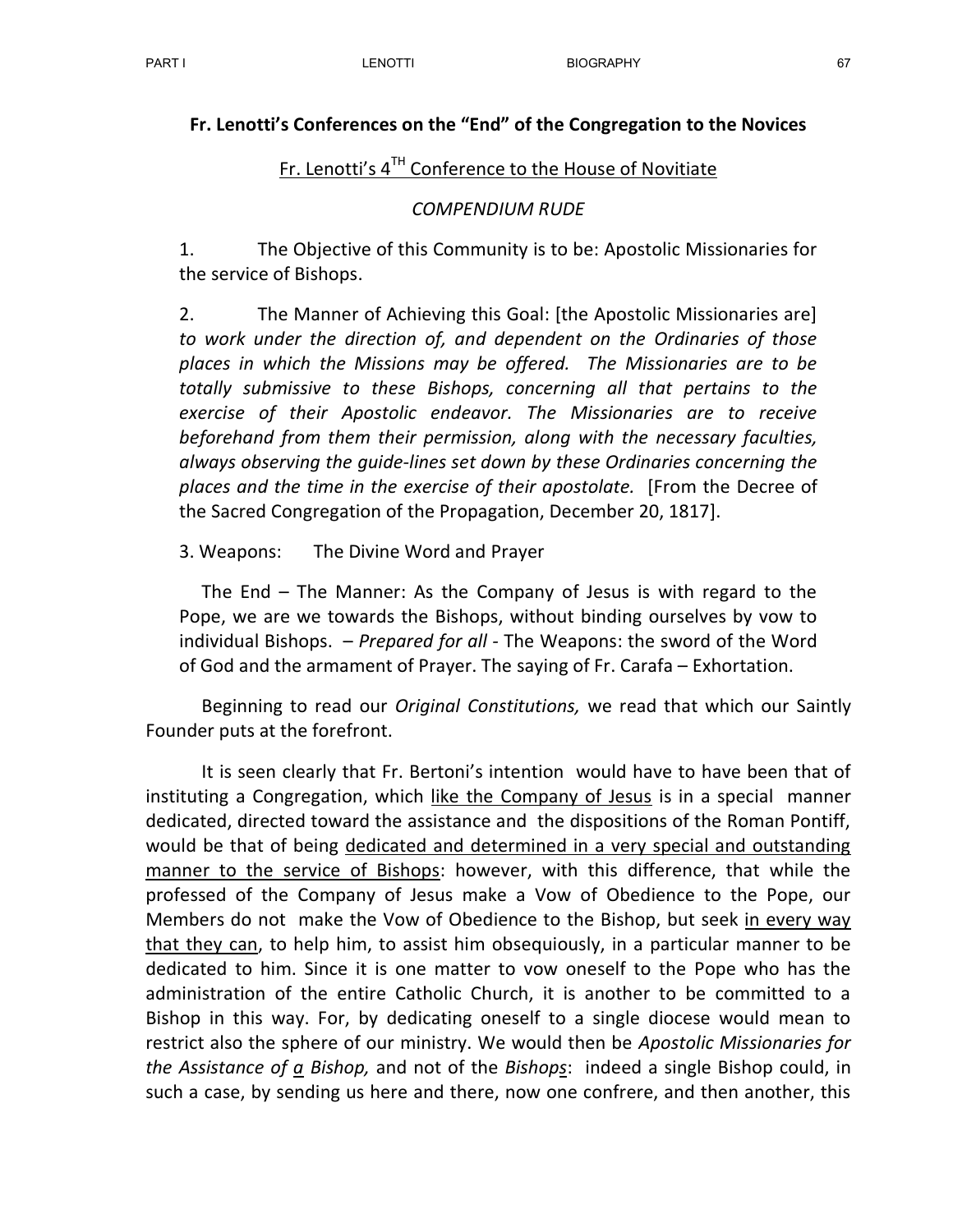-

would destroy us and consume us. This, then, is the essence of our Institute, its end and the manner of obtaining it<sup>10</sup>.

 This is a great commitment, as you see well as well as the excellence of this end: to serve  $11$ <sup>-</sup> the Bishops, whom the Holy Spirit has placed to rule the Church of God [cf. Ac 20:28]. We are called to be the successors of the Apostles, and companions of all Missionaries dispersed $^{12}$  all over the world.

 But, as we have said other times, we have to be Missionary-Soldiers, disposed for anything: *parati ad omnia!* <sup>13</sup>.We are called to proceed through the level paths as well as through the steep ascents; we are soldiers in peace as well as at war, in prosperity as well as in adversity and tribulations. We are called, in all of the above, to remain firm at our post, and to defend ourselves from the enemies and to wage combat in the wars of the Lord. Therefore, for this we need weapons.

 The principal weapons of the Missionary are two: the Sword of the Divine Word and the Sword of Prayer.

 The Sword of the Divine Word: the sword of the spirit, which is the Word of God [cf. Ep 6:17]. This is that sword, that is more penetrating than another sword with two cutting edges: for the Word of God is living and effectual and more piercing than any two-edged sword [cf. Heb 4:2], which penetrates even to the most intimate part of the soul, and wounds and conquers. And this, my brothers, it is necessary to learn to handle well, with studies and with holy lectures, and to use it well, according to the circumstances: in the confessional, in the prisons, in the pulpit, on the platform, from the altars, in the Exercises, Missions, Oratories, Retreats, familiar

<sup>&</sup>lt;sup>10</sup> This is a very important text: the model for Fr. Bertoni's Compendium Rude seems to have been the Formula of the Society of Jesus. The nine numbers of this Formula, contain 'Five Chapters", perhaps the original Ignatian jotting: 1. the End of the Company and its Fundamental Regimen; 2. The Special Obedience to the Supreme Pontiff; 3. Obedience within the Company; 4. The Poverty of the Company; 5. Miscellaneous : no specific habit; no service in Choir, etc. Fr. Lenotti's emphasis in this comparison he makes is the special obedience the Stigmatine owed to Bishops [in the plural]. This is the Stigmatine Modus - there is an interesting study on the Ignatian Modus: Appunti di Spiritualità 12. El modo nuestro de proceder – il nostro modo d'agire. [Conference of Fr. General, January 18, 1979. Fr. Stofella has noted that the Founder's CF # 185 articulates the headings left as incomplete sentences in the Compendium Rude. It seems that for Fr. Lenotti the essence of the Stigmatine Community is this qualified obsequium - service of the Bishops.

<sup>&</sup>lt;sup>11</sup> It mav be of some interest to note the Fr. Lenotti renders in obsequium, as to serve [cf. also  $CF # 3$ ]: St. Ignatius wrote his Constitutions in Spanish, and the words; servir, servicio, servo recur over 1,000 times. In translating these Constitutions into Latin, the faithful Secretary of St. Ignatius, Fr. Polanco, varied between servitium - auxilium and obsequium. It seems that Ignatius was moved by the Servant of the Lord, that Christ had come to serve, not to be served: cf. Mt 20:28; Mk 10:45; Jn 12:26.

 $12$  This is Fr. Bertoni's geographical abandonment, quocumque in dioecesi et mundo! [cf. CF # 5].

 $13$  This is Fr. Marani's oft-repeated motto – and it is interesting to see Fr. Lenotti using it here in a very broad application of the various services to which the Community is committed in the Apostolic Mission – the priestly services very often appear in the plural: actiones; labores; media; varia et propria ministeria; missiones; munera; opera.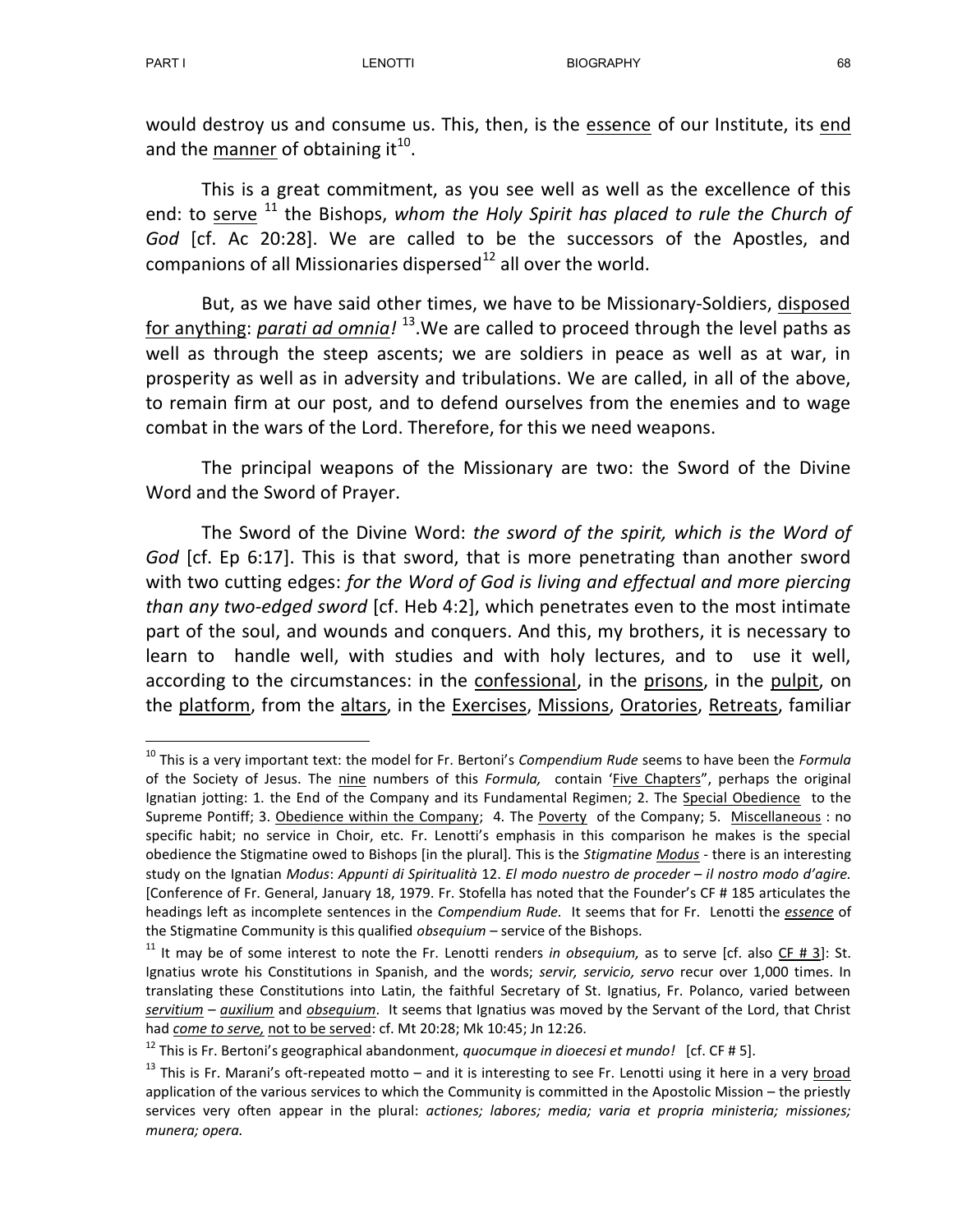conversation, etc<sup>14</sup>, animating it with the Spirit of the Lord, Who always ought to be in our hearts, so that the inflamed Word might proceed to move and to enkindle the hearts of the faithful.

 The other weapon, the other sword is prayer. My brothers, this is what I really want to reaffirm: that we might fix well into our minds the great need we have of prayer and that we would give ourselves over to it with great fervor.

 Prayer, as you know, is that canal through which the Lord has determined to give us His graces: prayer is that means which, even alone, obtains all: and being but one, she can do all things<sup>15</sup> : prayer is the key to God's treasures. It brings a sweet violence to God's heart.

Prayer unites us with God; it fills us with courage, with lights, with strength. What good can we do, both for ourselves as well as for others, if the Lord does not endow us with His help and grace? Our words would be gone with the wind. It was a familiar saying of Fr. Vincent Caraffa that to convert souls, a good person of prayer is more suited that a most accomplished orator. He used to call prayer the proper task in leisure, and the real leisure for one's tasks.

The Moabites and the Ammonites were congregated against Josaphat, the King of Juda. He did not lose heart, but had recourse to God with all his heart, with his people and his children. They went into battle not with the sound of trumpets and drums to excite the soldiers, but with the Canticle of Praise for the Lord. And God brought it about that the enemies would kill each other among themselves, and none escaped from death. So, the soldiers of Josaphat had no other task other for three whole days than carrying off the very rich spoils. And so, still singing their praises to the Lord, they returned to Jerusalem<sup>16</sup>.

-

 $14$  Etc.!! – once more Missions appear as one part of a list, and not even mentioned first here – Fr. Bertoni offers his list in his Part IX [cf. ## 158-186] of the Constitutions, where he develops in 7 Chapters the varia et propria ministeria of our Apostolic Mission. St. Ignatius has three separate lists for his quodcumque Verbi Dei ministerium: Formula # 3; Part IV, c. 8, nn. 400-414; Part VII, nn. 637-654. The discernment to judge which aspect of these 'varied and proper ministries' of the Apostolic Mission is the law of *magis*, what is more needed, good, universal, the greater glory of God, the larger number of needs [cf. CSJ nn. 622, ff.]. It is hard to understand what is sometimes referred to the Stigmatine lists from the pen of the Founder as a genericità rischiosa. St. Gaspar's well remembered visit to the Altar of St. Ignatius [MP, September 15, 1808], speaks of promoting the Glory of God by the same paths, even thought not in all those manners [the word here is modi] that he was able to employ...."Fr. Bertoni also uses here the image of the Word of God as a sword. The Jesuits have a broad spectrum of possible apostolic services – this seems to be the parallel Fr. Lenotti is drawing.

 $15$  cf. Ws 7:27 – here this text on the fruits of Divine Wisdom is accommodated to Prayer.

<sup>16</sup> Cf. 2 Ch 20:1-30.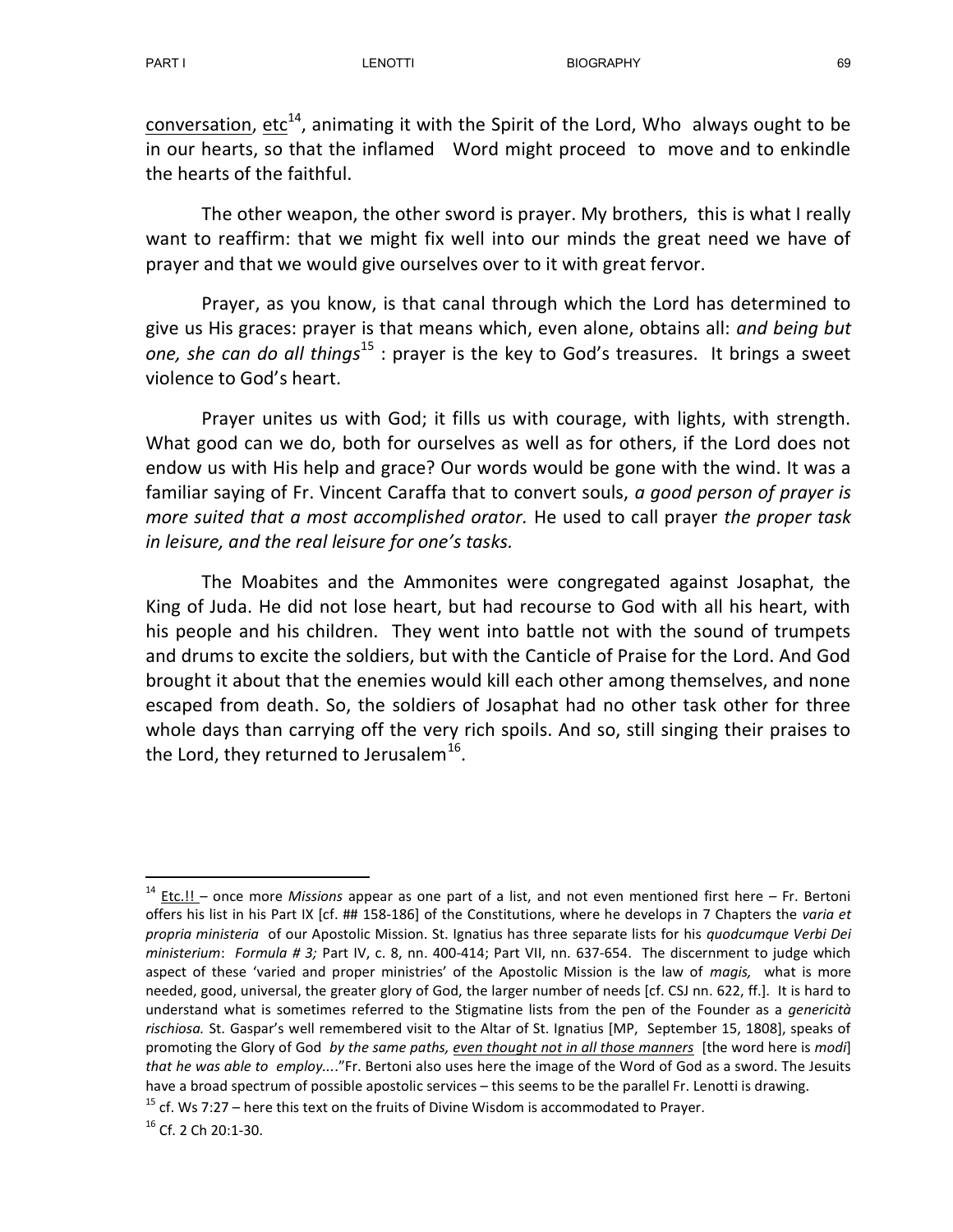-

So, my brothers, prayer is so necessary to fulfill the scope of our vocation. Let us pray much for our brothers on the Mission $^{17}$ , and more for the increase and progress of our Congregation. Prayer is our refuge from the trouble which has encompassed us [cf. Ps 31:7]. Let us pray much, then, let us trust in God, and He will not fail to bring us help in our needs: He flew on the wings of the wind [cf. Ps 17:11]: thus, God flies to respond to whomsoever prays to Him: I have called upon You… and You have heard me... [cf. Ps  $85:7$ ]<sup>18</sup>: no one has hoped in the Lord and has been confounded... [cf. Si 2:11].

+++

 $17$  It is interesting that Fr. Lenotti has left this word in the singular – in many communities, to be 'on the Mission, means the men are carrying out their Apostolic tasks for the Lord. The allusion here is to our Stigmatine Apostolic Mission.

 $18$  Fr. Lenotti has made an accommodated use of this verse: *I have called upon You in the day of my trouble:* because You have heard me. It is close to Ps 4:2: When I called upon Him...God heard my prayer…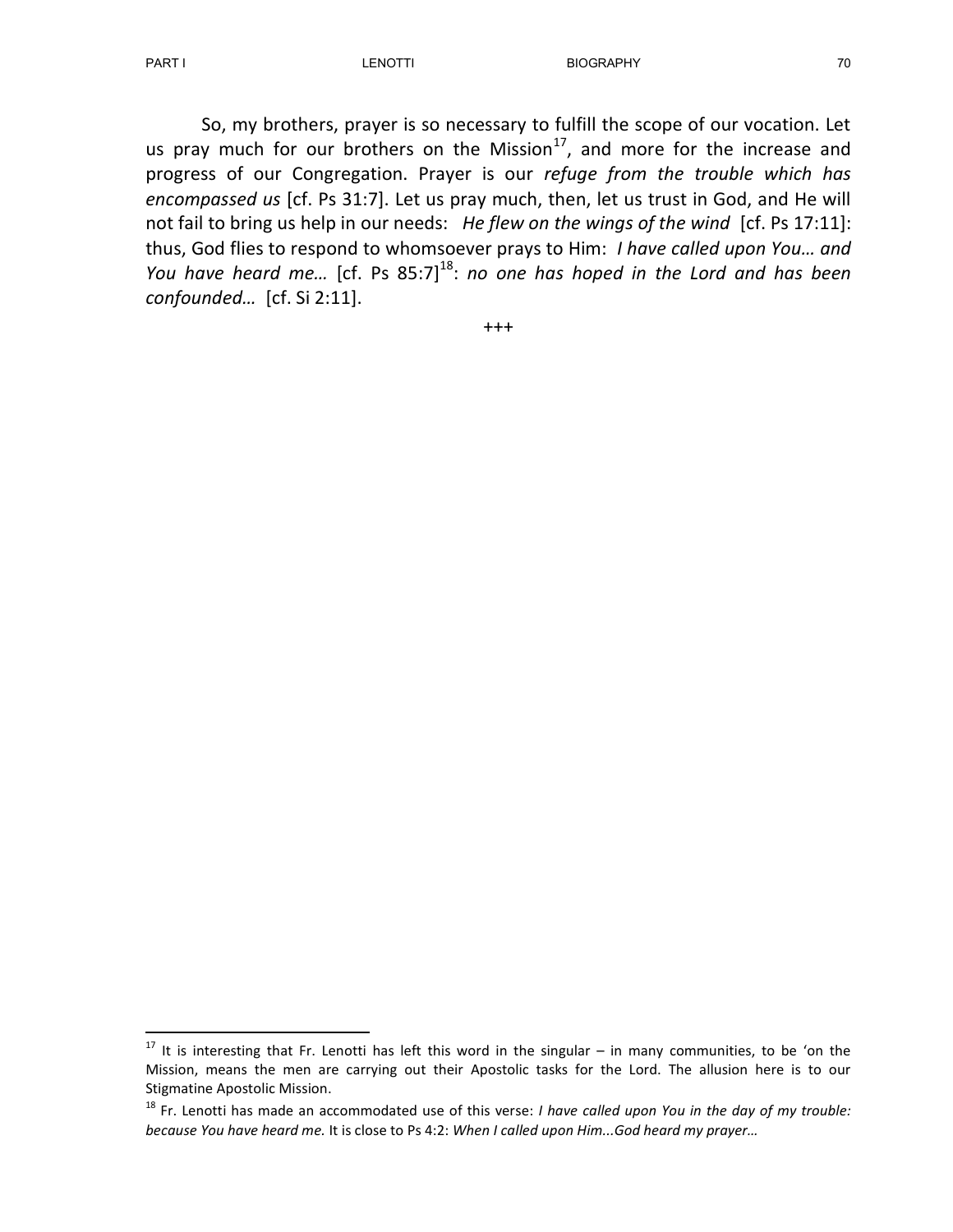-

## The Central Ecclesial Service in the Founder's Plan

[A Long Discussion with the Community, started on Fr. Marani's term as Superior General]

## [1] The General Chapters during Fr. Lenotti's term as Superior General [Chapters  $1 - 6$ ]

An English translation of the General Chapters  $1 - 19$  is offered in our Bibliography. Follow a copy of some excerpts corresponding to the Central Ecclesial Service in Founder's Plan.

# [2] Proposal from the House of the Stimmate to the  $5<sup>TH</sup>$  General Chapter [Feb. 25-27, 1874]<sup>19</sup>

Having invoked divine assistance, the Director explained the reason for the meeting, and he invited those attending, in the order of their seniority, to propose whatever in the Lord, they believed expedient to propose to the Gen. Congregation, for the greater glory of God, for the development of the Congregation, and for the greater profit of its members.

When various proposals had been discussed and formulated, and put to a secret vote, the three following resulted as the ones to be presented to the Gen. Congregation:

1. The Congregation is asked to review the Rules for the special offices of the individual Superiors, for the purpose of avoiding the danger of conflicts.

2. It is asked to open an Elementary, and a High School. If this should not be presently possible, it is asked to look into the possibility of opening at least a High School, for the purpose of:

- corresponding to one of the principal ends of our Congregation, that was born and flourished with teaching<sup>20</sup>;

- corresponding to the desires of the public, which in the present circumstances, is asking for this;

- avoiding scandal, in having such a large building, without any scope of public benefit – furthermore, because of the statement of our Holy Father, Pius IXth: For the instruction of the youth, go to any extreme, save sin!

 $19$  This early General Chapter clearly saw the importance of the Apostolic Mission of Schools – this would be specifically formalized in the XIIth General Chapter of 1890. Fr. Marani was of a different opinion.

 $20$  Clearly, in the minds of these Confreres, teaching is a primary apostolate of the Congregation – both conceptually and historically. It is to be noted that the XIIth General Chapter, in 1890 will continue this ideal – will place 'school' on the same level of as other apostolic endeavors, an essential aspect of the Founder's ideal of the APOSTOLIC MISSION.